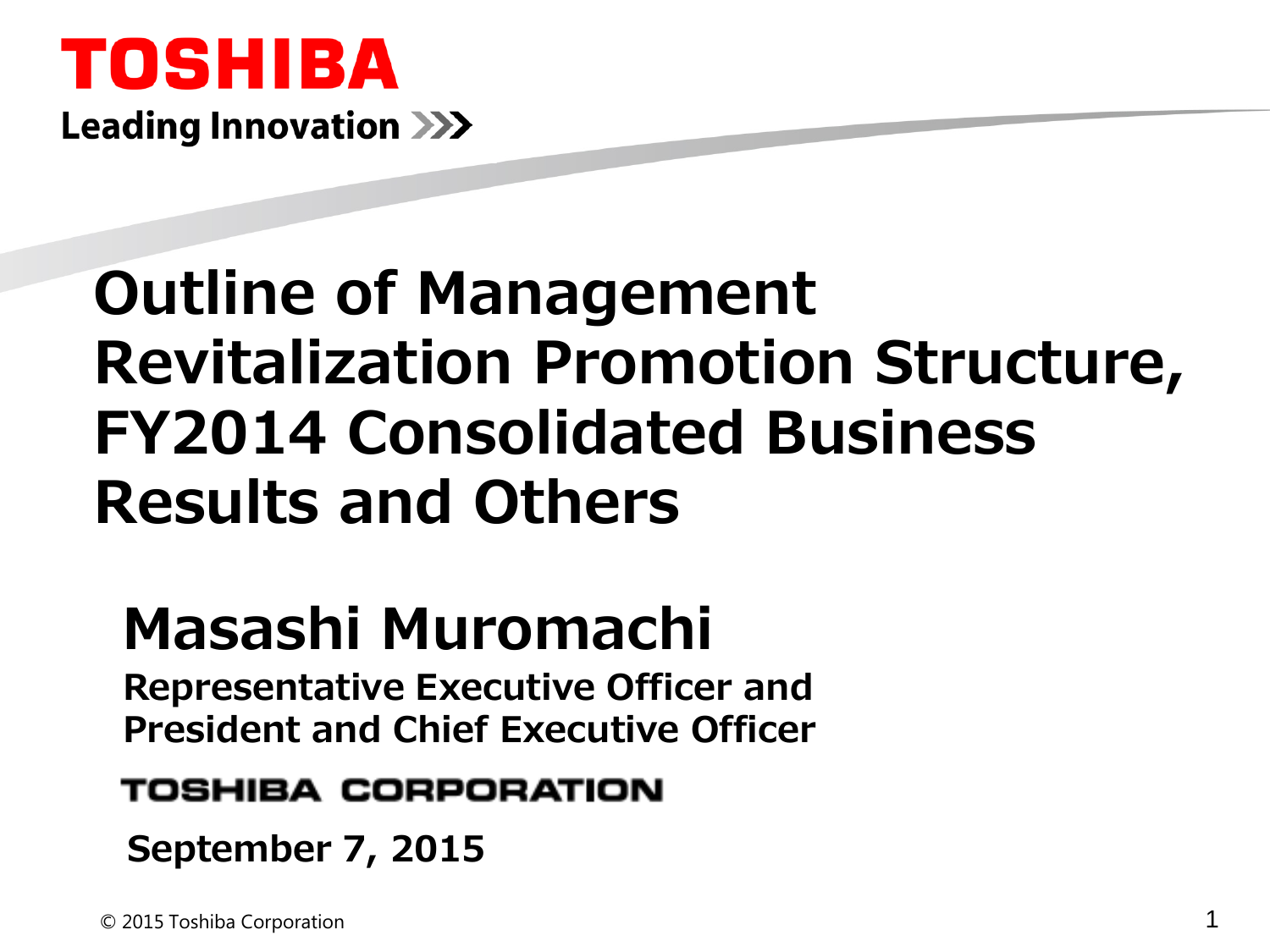# **Forward-looking Statements**

- This presentation contains forward-looking statements concerning future plans, strategies and performance of Toshiba Group.
- These forward-looking statements are not historical facts, rather they are based on management's assumptions and beliefs in light of the economic, financial and other data currently available.
- Since Toshiba Group promotes business in various market environments in many countries and regions, its activities are subject to a number of their risks and uncertainties that, without limitation, relate to economic conditions, worldwide mega-competition in the electronics business, customer demand, foreign currency exchange rates, tax rules, regulations and other factors. Toshiba therefore wishes to caution readers that actual results might differ materially from our expectations.
- Toshiba's fiscal year (FY) runs from April 1 to March 31. 1H refers to the first six months (April-September), 2H refers to the latter six months (October-March), 1Q refers to the first quarter (April-June), 2Q refers to the second quarter (July-September).3Q refers to the third quarter (October-December), and 4Q refers to the fourth quarter (January-March).
- All figures are consolidated totals for the first 12 months of fiscal year 2014, unless otherwise stated.
- Prior-period performance on consolidated segment information has been reclassified to conform with the current classification, unless otherwise stated.
- The optical disc drive (ODD) business is classified as a discontinued operation in accordance with the Accounting Standards Classification (ASC) 205-20 "Presentation of Financial Statements – Discontinued Operations". The results of the ODD business have been excluded from net sales, operating income (loss), and income (loss) from continuing operations, before income taxes and noncontrolling interests. Net income of Toshiba Group is calculated by reflecting the ODD business results to income (loss) from continuing operations, before income taxes and noncontrolling interests. Results of the past fiscal years have been revised to reflect this change, unless otherwise stated.
- Until FY2013, some of advanced R&D expenses and headquarters administrative overhead expenses were allocated to all segments. Starting in FY2014, part of these expenses is classified into corporate expenses without being allocated to the segments. Results of the past fiscal years have been revised to reflect this change, unless otherwise stated.

**(\*) Please find Supplementary Data at our website:** <http://www.toshiba.co.jp/about/ir/en/pr/pr2014q4.htm>

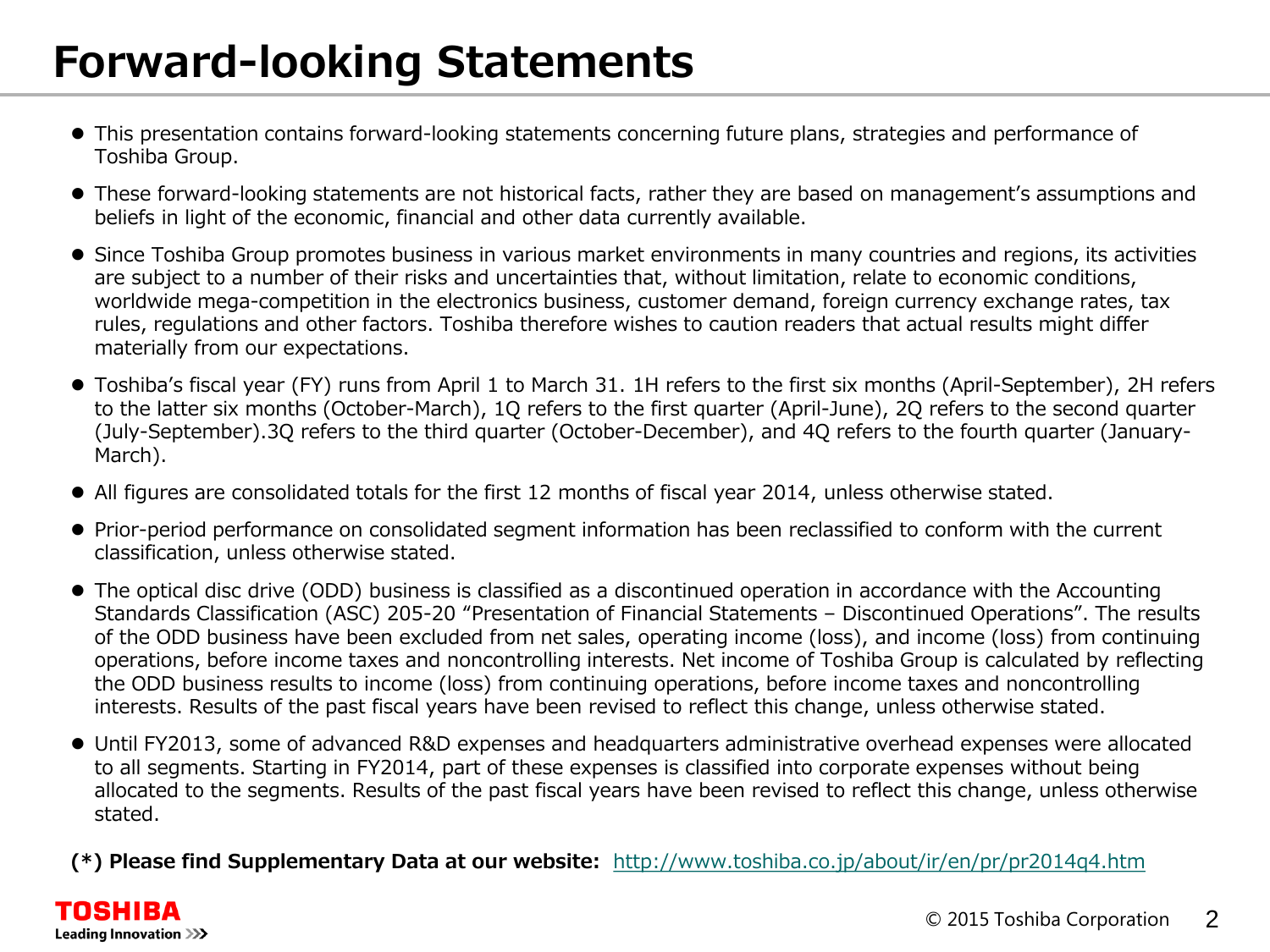### **1. Outline of Management Revitalization Promotion Structure**

# **2. FY2014 Consolidated Business Results**

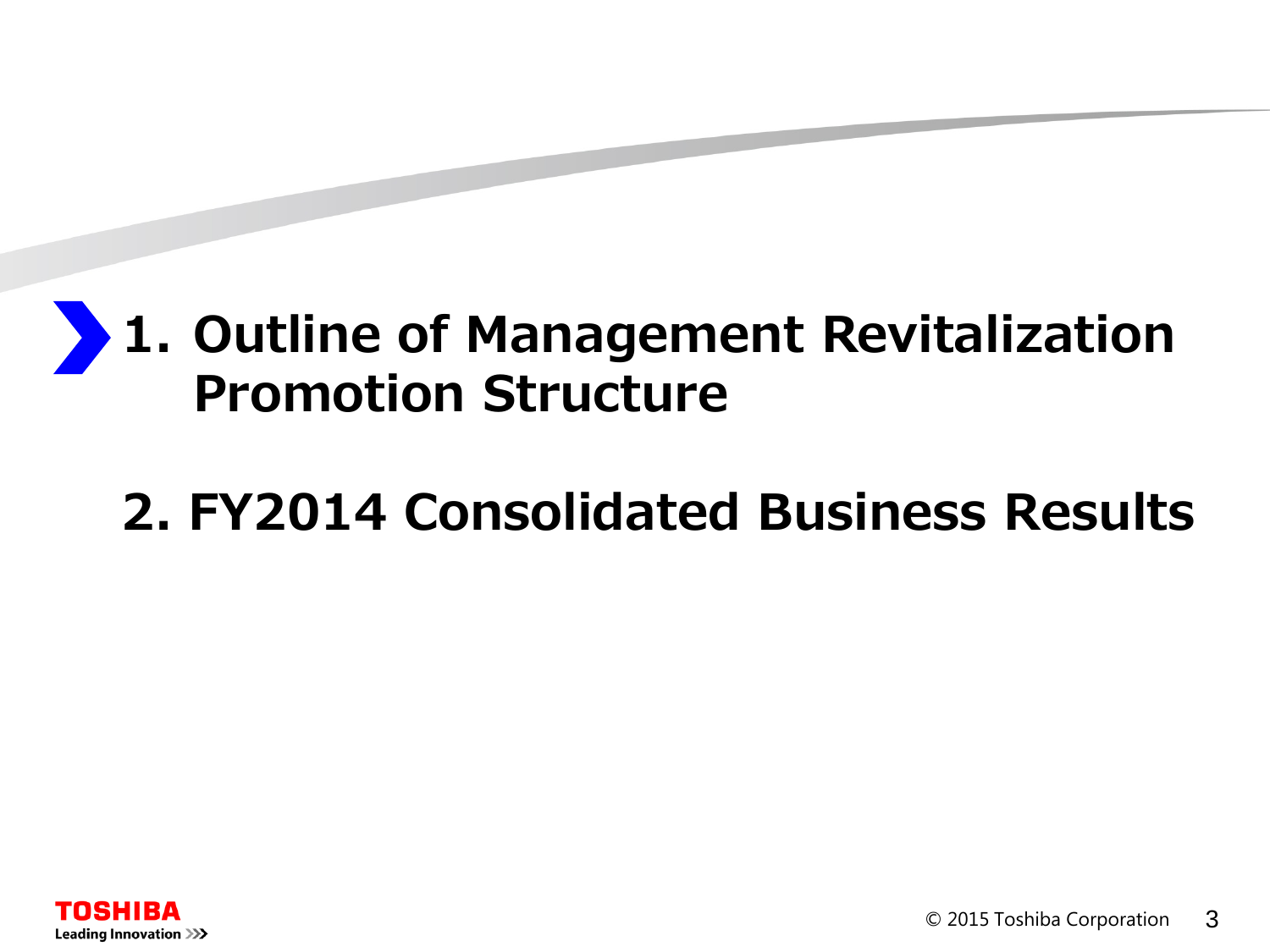## **Board of Directors and Structure of Three Committees**

### **Nominee for Chairman of the Board**

Shinzo Maeda Senior Advisor, Shiseido Co., Ltd.

### **Nominees for In-House Directors**

| Masashi             | Currently Director, Chairman of the Board, Representative Executive Officer, President & CEO                                                                                                                                         |
|---------------------|--------------------------------------------------------------------------------------------------------------------------------------------------------------------------------------------------------------------------------------|
| Muromachi           | for appointment as Representative Executive Officer, President & CEO                                                                                                                                                                 |
| Satoshi             | Currently Executive Officer, Corporate Senior Vice President                                                                                                                                                                         |
| Tsunakawa           | for appointment as Representative Executive Officer, Corporate Executive Senior Vice President                                                                                                                                       |
| Fumiaki Ushio       | Currently Representative Executive Officer, Corporate Senior Vice President<br>for appointment as Representative Executive Officer, Corporate Executive Vice President                                                               |
| Masayoshi<br>Hirata | Currently Representative Executive Officer, Corporate Senior Vice President<br>appointed to Chief Financial Officer (CFO) (on September 7)<br>(formerly Director, Executive Officer, Senior Vice President, Toshiba TEC Corporation) |

### **Members of the Three Committees**

| Hiroyuki Itami          | Currently Outside Director                                                                             |  |  |
|-------------------------|--------------------------------------------------------------------------------------------------------|--|--|
| Teruko Noda             | Certified Public Accountant                                                                            |  |  |
| Koichi Ikeda            | Advisor to the Board, Asahi Group Holdings, Ltd.                                                       |  |  |
| Yuki Furuta             | Attorney-at-Law                                                                                        |  |  |
| Yoshimitsu<br>Kobayashi | Chairperson, Member of the Board, Representative<br>Director, Mitsubishi Chemical Holdings Corporation |  |  |
| Ryoji Sato              | Certified Public Accountant                                                                            |  |  |
| Shinzo Maeda            | Senior Advisor, Shiseido Co., Ltd.                                                                     |  |  |



Nomination Compensation Audit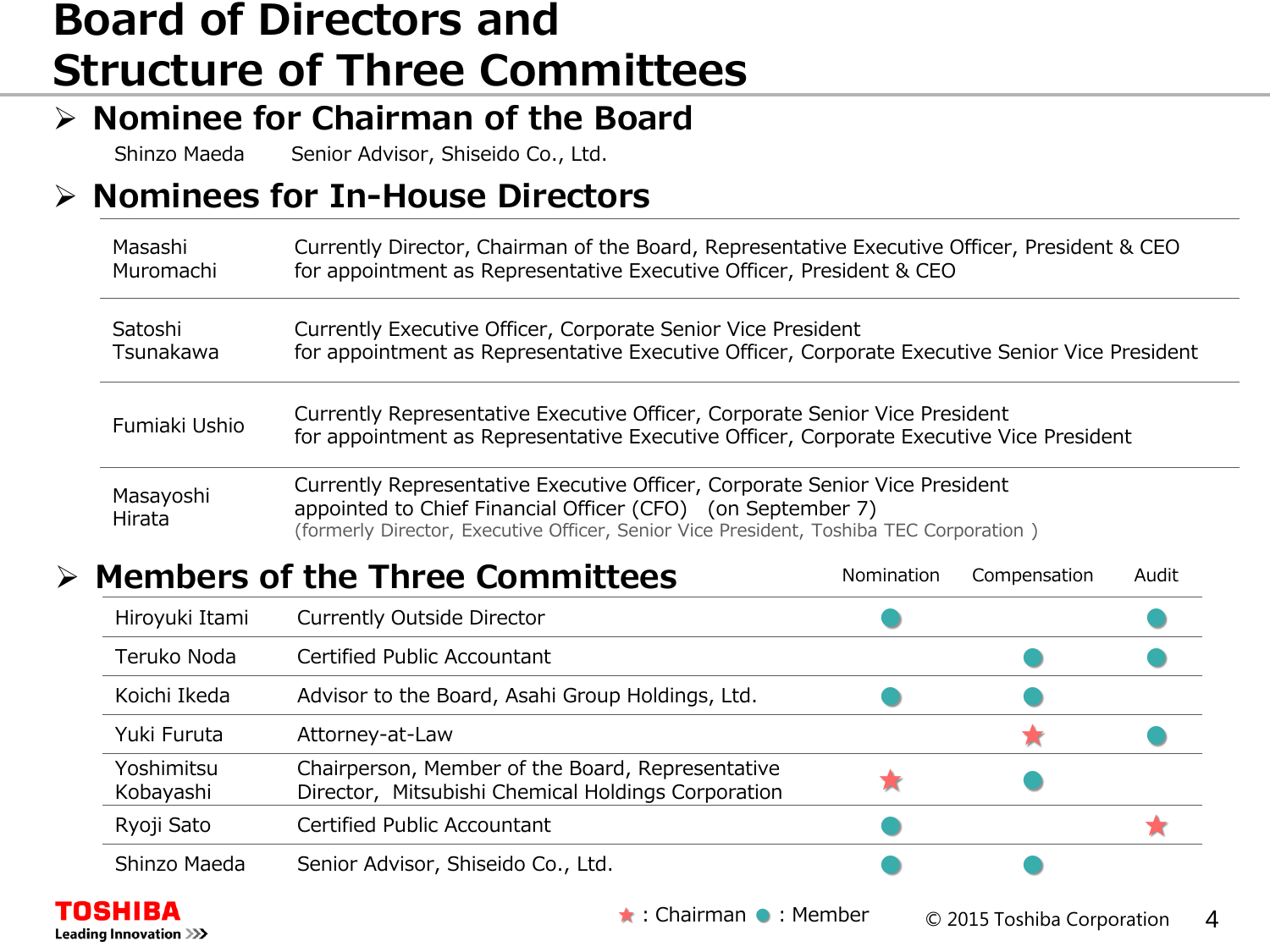### **Management Revitalization Promotion Structure (After September 30)**

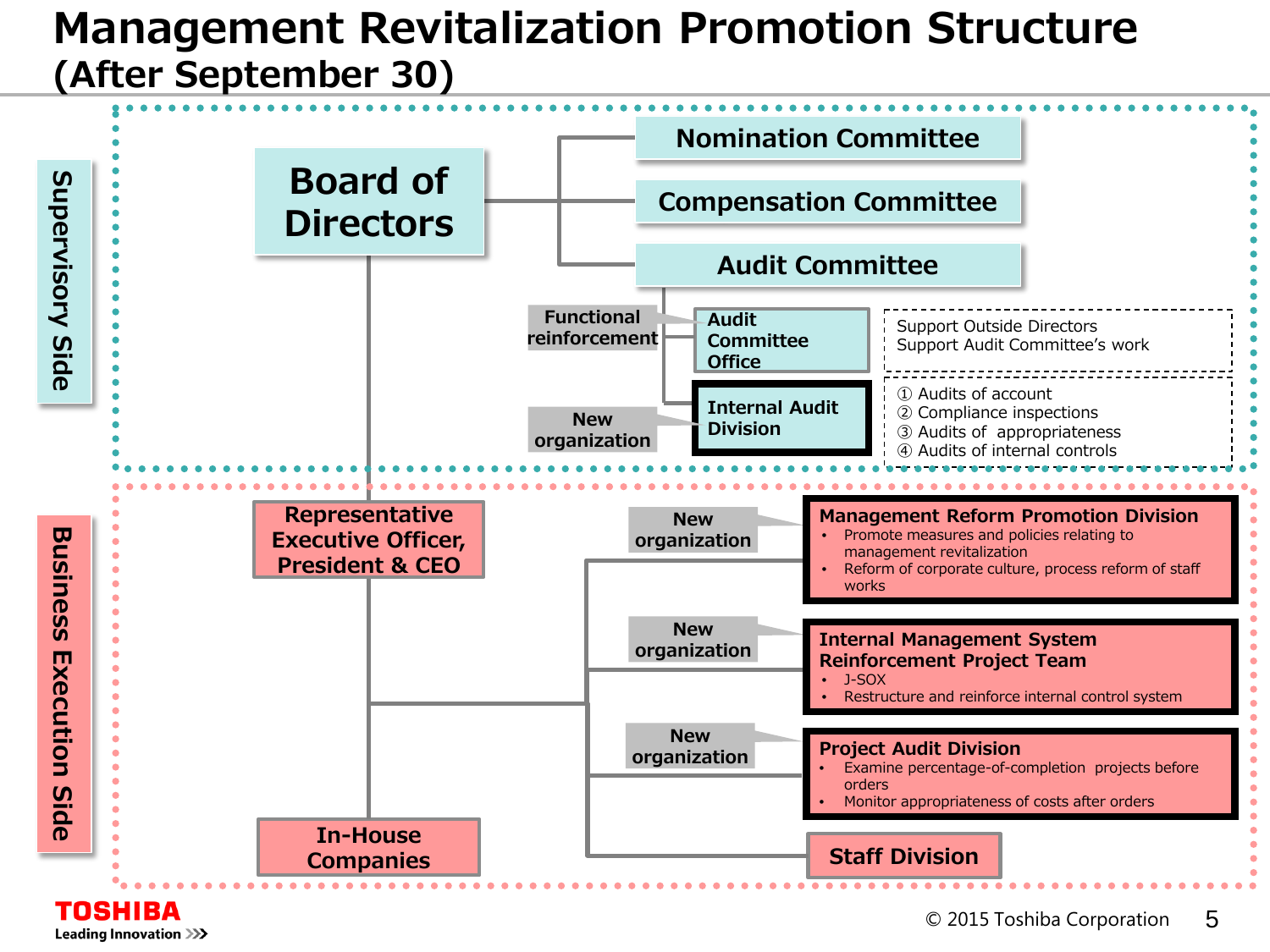## **Activity Plan for Management Revitalization Committee**

### **Past Main Agenda**

Function, mission and structure of Board of **Directors** Selection of new directors Structure of Audit Committee and reinforcement of audit function Reinforcement of Nomination Committee and Improvement of CEO appointment process Study of compensation design Structure of three committees Evaluation of budget and performance

#### **Future Main Agenda Beginning of September**

Review board of directors operating methods, etc.

#### **Middle of September**

Towards reform of corporate culture

#### **After October**

Move the function to new internal organization (Management Revitalization Promotion Div.), and continue promoting

## **Members of Management Revitalization Committee**

Members **C** Ken Shimanouchi Chairman ●★Hiroyuki Itami

- Kiyomi Saito
- Sakutaro Tanino Mikinao Kitada

(Attorney-at-Law) Masami Hashimoto

(Certified Public Accountant)

●: Current director

**TOSHIBA** Leading Innovation >>>

★: Nominee for director

- ★ Teruko Noda (Certified Public Accountant)
- ★ Koichi Ikeda (Advisor to the Board, Asahi Group Holdings, Ltd.)
- ★ Yuki Furuta (Attorney-at-Law)
- ★ Yoshimitsu Kobayashi (Chairperson, Member of the Board, Representative Director, Mitsubishi Chemical Holdings Corporation)
- ★ Ryoji Sato (Certified Public Accountant)
- ★ Shinzo Maeda (Senior Advisor, Shiseido Co., Ltd.)
- (\*) Four members (Ms. Noda, Mr. Furuta, Mr. Kobayashi and Mr.Sato) attended the initial discussions as observers. They were appointed to the committee after their nominations as directors.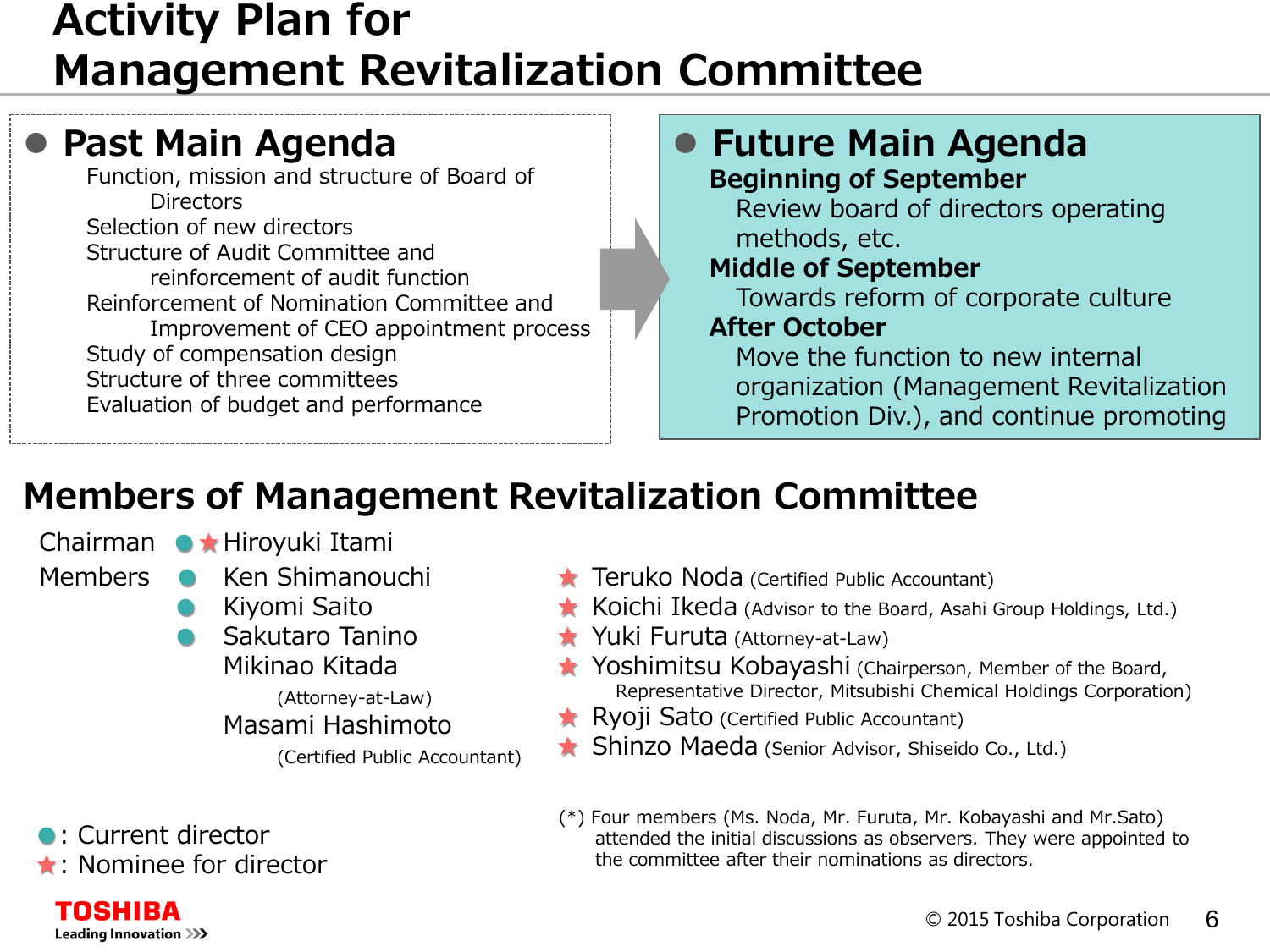# **1. Outline of Management Revitalization Promoting Structure**

# **2. FY2014 Consolidated Business Results**

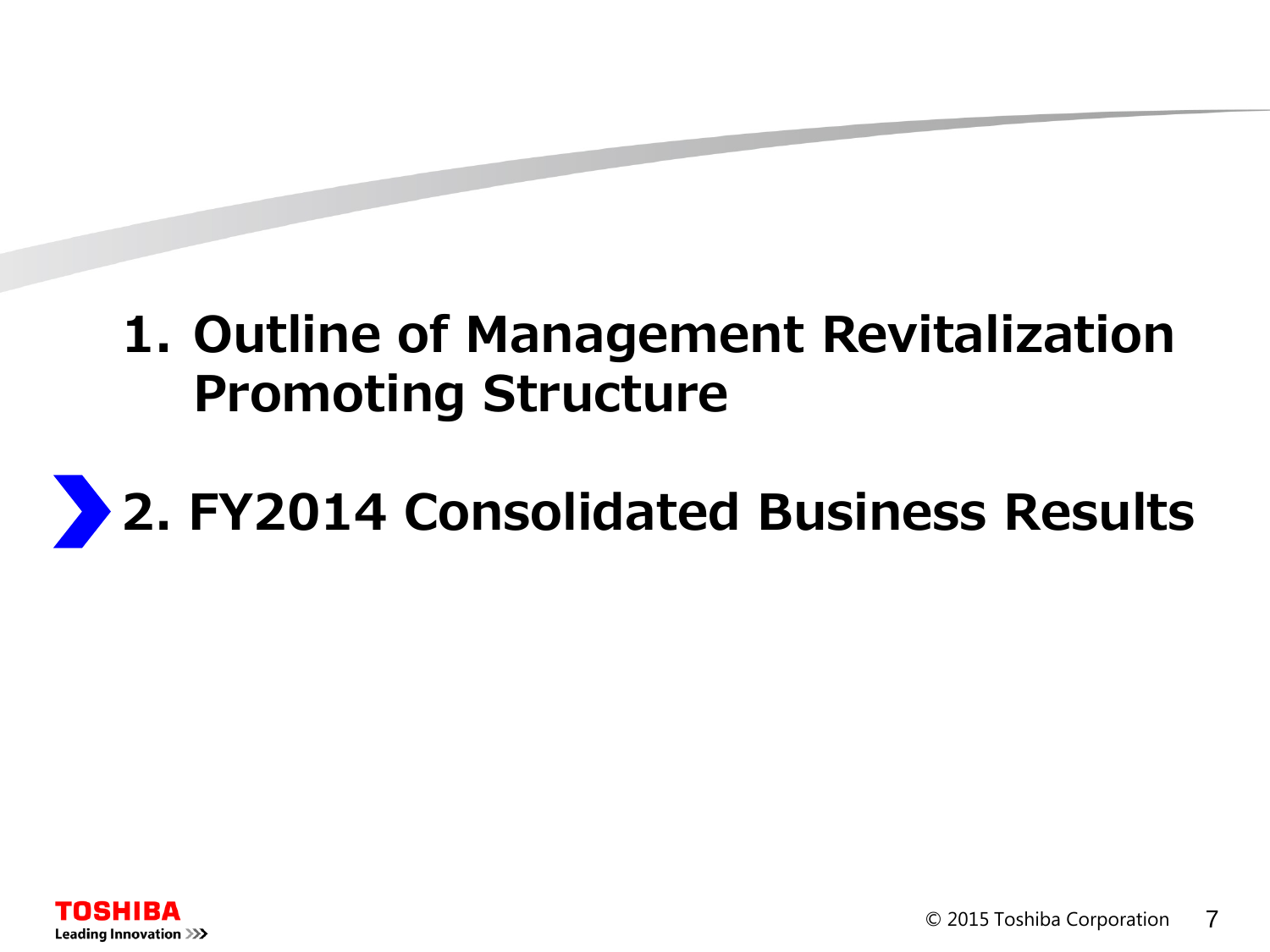# **Outline of FY2014 Consolidated Business Results and Restatement of Past Financial Results Prospects**

### **FY2014 Consolidated Business Results Outline**

 $\triangleright$  Income (Loss) before income taxes and noncontrolling interests

136.6 billion yen  $\cdots$  -3.4 billion yen against Aug 18 forecast

・Reserve for administrative monetary penalty ・Additional cost for US subsidiaries ・Correction of costs associated with impairment ・Others

- $\triangleright$  Net Income (Loss)  $-37.8$  billion yen
- $\triangleright$  Equity attributable to shareholders of the Company 1,084.0 billion yen
- **Restatement of Past Financial Results Outline (FY2008-FY2014/3Q Cumulative)**
	- $\triangleright$  Amount of correction Income (Loss) before income taxes and noncontrolling interests  $-224.8$  billion yen  $\cdots$  -11.8 billion yen against Aug 18 forecast

・A US subsidiary's percentage-of-completion method project ・Correction of costs associated with impairment ・Others

 $\triangleright$  Amount of correction - Net Income (Loss)

-155.2 billion yen

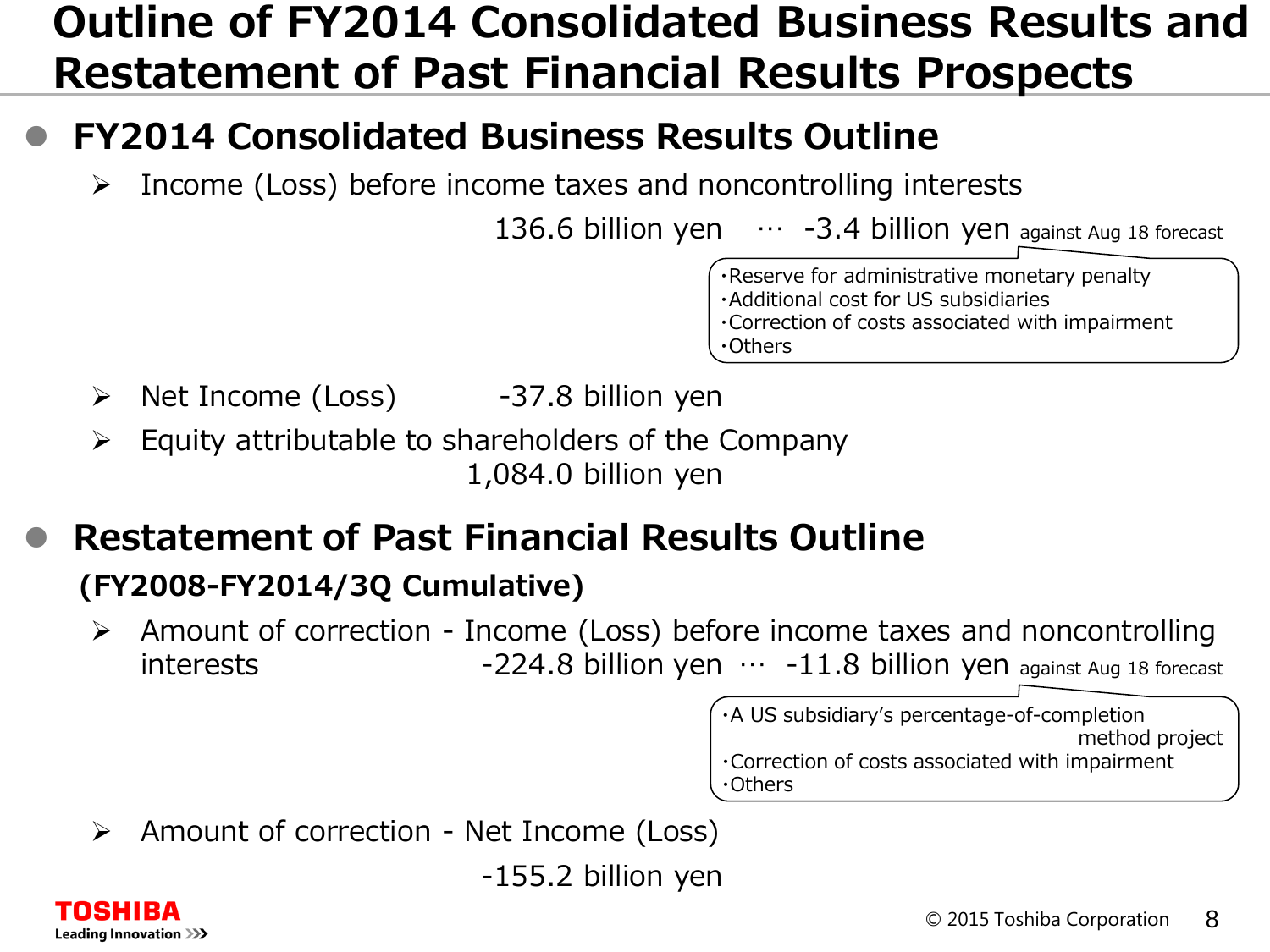# **Investigation After August 18 Notice**

|               |                                                                |                                                                          |                |                                      | (Yen in billions)       |
|---------------|----------------------------------------------------------------|--------------------------------------------------------------------------|----------------|--------------------------------------|-------------------------|
|               |                                                                |                                                                          | Correction     | FY2008-14/3Q<br>cumulative<br>effect | FY2014<br>effect amount |
|               | ◆ Income (Loss) before taxes and noncontrolling interests      |                                                                          |                |                                      |                         |
| $\circled{1}$ | US subsidiary's percentage-of-<br>completion project           | Review of of hydroelectric project cost                                  | Yes            | $-4.9$                               | $-0.3$                  |
| (2)           | Reserve of additional cost for<br>ODM products                 | Correction of timing of allocation of reserve<br>for R&D cost            | Yes            | $-1.4$                               | $-0.5$                  |
| $\circled{3}$ | Accounting probe for domestic<br>subsidiaries (1)              | Probe into timing of allocation of costs for<br>promotion expenses       | No             |                                      |                         |
| $\circled{4}$ | Accounting probe for domestic<br>subsidiaries (2)              | Probe into timing of allocation of costs for<br>overseas transactions    | N <sub>o</sub> |                                      |                         |
| (5)           | Correction of costs associated<br>with fixed assets impairment | Correction of loss associated with<br>impairment and depreciation cost   | Yes            | $-2.5$                               | 1.7                     |
| $\circled{6}$ | Allocation of additional cost for<br>US subsidiaries           | Cause of additional cost found in FY2015<br>and reflected in FY2014      | Yes            |                                      | $-5.5$                  |
| $\circled7$   | Asset evaluation of overseas<br><i>s</i> ubsidiaries           | Correction by completion of asset evaluation<br>(move in FY2014/2Q - 4Q) | Yes            | $-1.6$                               |                         |
| $\circledR$   | Reserve for administrative<br>monetary penalty                 |                                                                          | Yes            |                                      | $-8.4$                  |
|               | Others / Rounding                                              |                                                                          |                | $-1.4$                               | 9.6                     |
|               | Variation this time                                            |                                                                          |                | $-11.8$                              | $-3.4$                  |

#### ◆Tax expense

|  | $\circledcirc$     | Deferred tax assets of US<br><b>Isubsidiaries</b> | Study of possible retrieval | No |  |
|--|--------------------|---------------------------------------------------|-----------------------------|----|--|
|  | $\omega$           | Deferred tax assets of Toshiba                    | Study of possible retrieval | No |  |
|  | <b>Corporation</b> |                                                   |                             |    |  |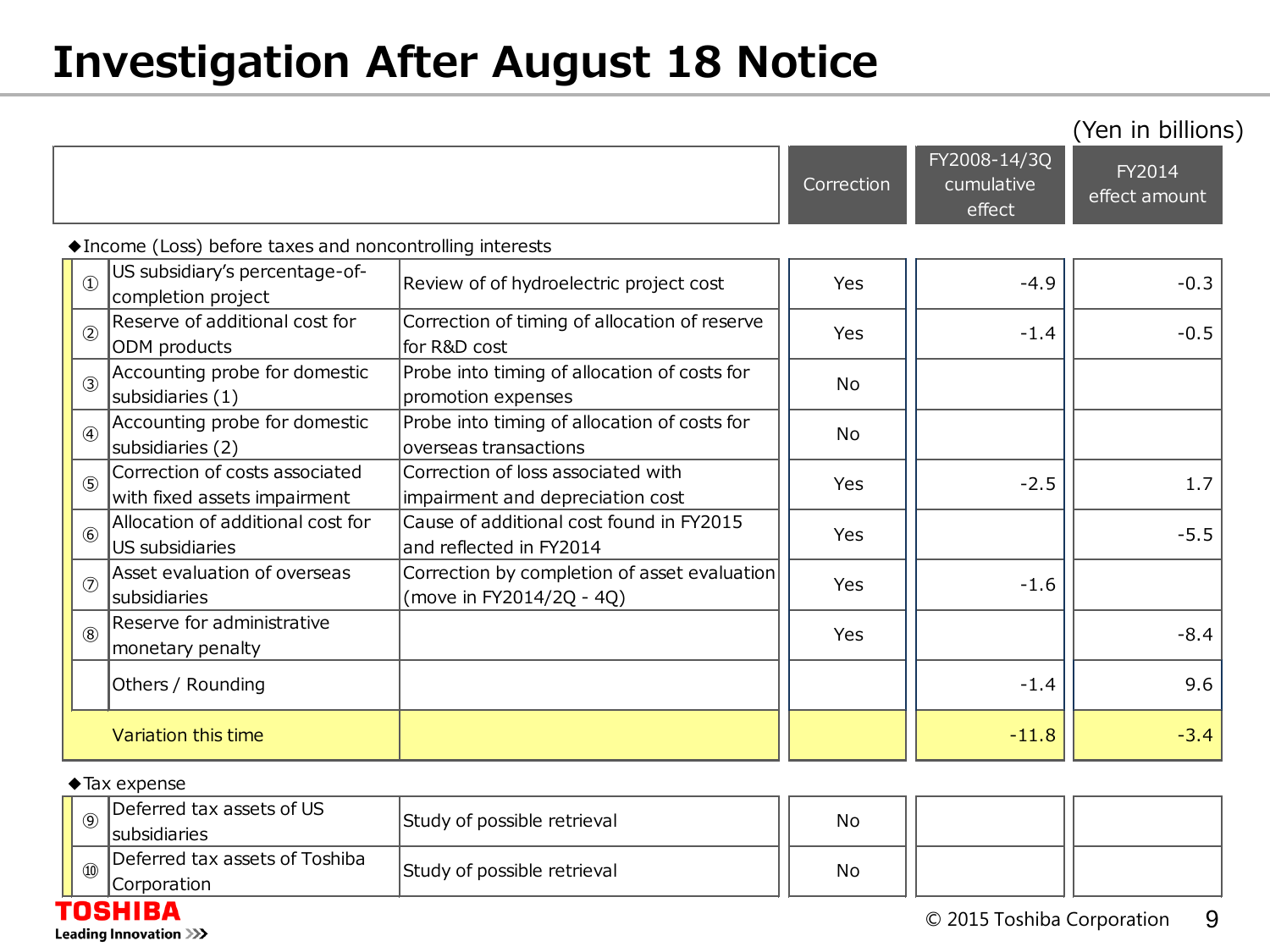# **FY2014 Consolidated Business Results**

(Yen in billions)

|                                                                   | FY2014  | FY2013<br>corrected results | <b>Difference</b> | Forecast<br>as of August 18                                     | <b>Difference</b>                   |
|-------------------------------------------------------------------|---------|-----------------------------|-------------------|-----------------------------------------------------------------|-------------------------------------|
| Net Sales                                                         | 6,655.9 | 6,489.7                     | 166.2             | 6,660.0                                                         | $-4.1$                              |
| Operating Income (Loss)                                           | 170.4   | 257.1                       | $-86.7$           | 170.0                                                           | 0.4                                 |
| $\%$                                                              | 2.6%    | 4.0%                        |                   | 2.6%                                                            | 0.0%                                |
| Income (Loss) before income taxes<br>and noncontrolling interests | 136.6   | 182.3                       | $-45.7$           | 140.0                                                           | $-3.4$                              |
| $\%$                                                              | 2.1%    | 2.8%                        |                   | 2.1%                                                            | 0.0%                                |
| Net Income (Loss)                                                 | $-37.8$ | 60.2                        | $-98.0$           |                                                                 |                                     |
| $\%$                                                              | $-0.6%$ | 0.9%                        |                   |                                                                 |                                     |
| Free cash flow                                                    | 140.3   | 40.0                        | 100.3             | refers to Net Income (Loss)                                     | * Hereinafter, "Net Income (Loss)"  |
| Equity attributable to shareholders<br>of the Company             | 1,084.0 | 1,027.2                     | 56.8              | Company.                                                        | attributable to shareholders of the |
| Net interest-bearing debt                                         | 1,142.0 | 1,217.0                     | $-75.0$           | ** Hereinafter, "the Company"<br>refers to Toshiba Corporation. |                                     |
| Net debt-to-equity ratio                                          | 105%    | 118%                        | $-13%$            | *** Net debt-to-equity ratio:                                   |                                     |

[(interest-bearing debt)–(cash and deposits)]/Equity attributable to shareholders of the Company

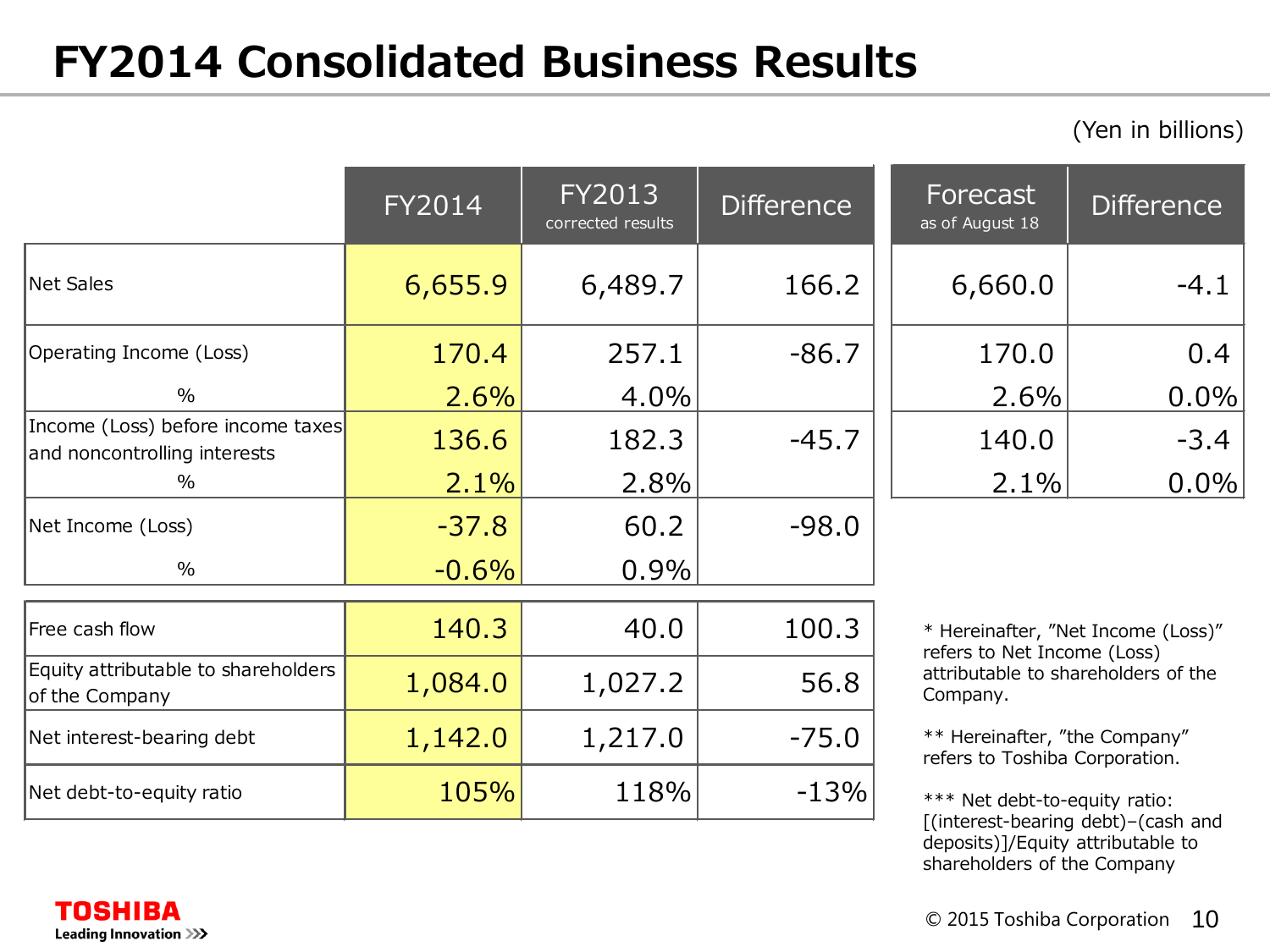# **Outline of FY2014 Operating Income (Loss)**



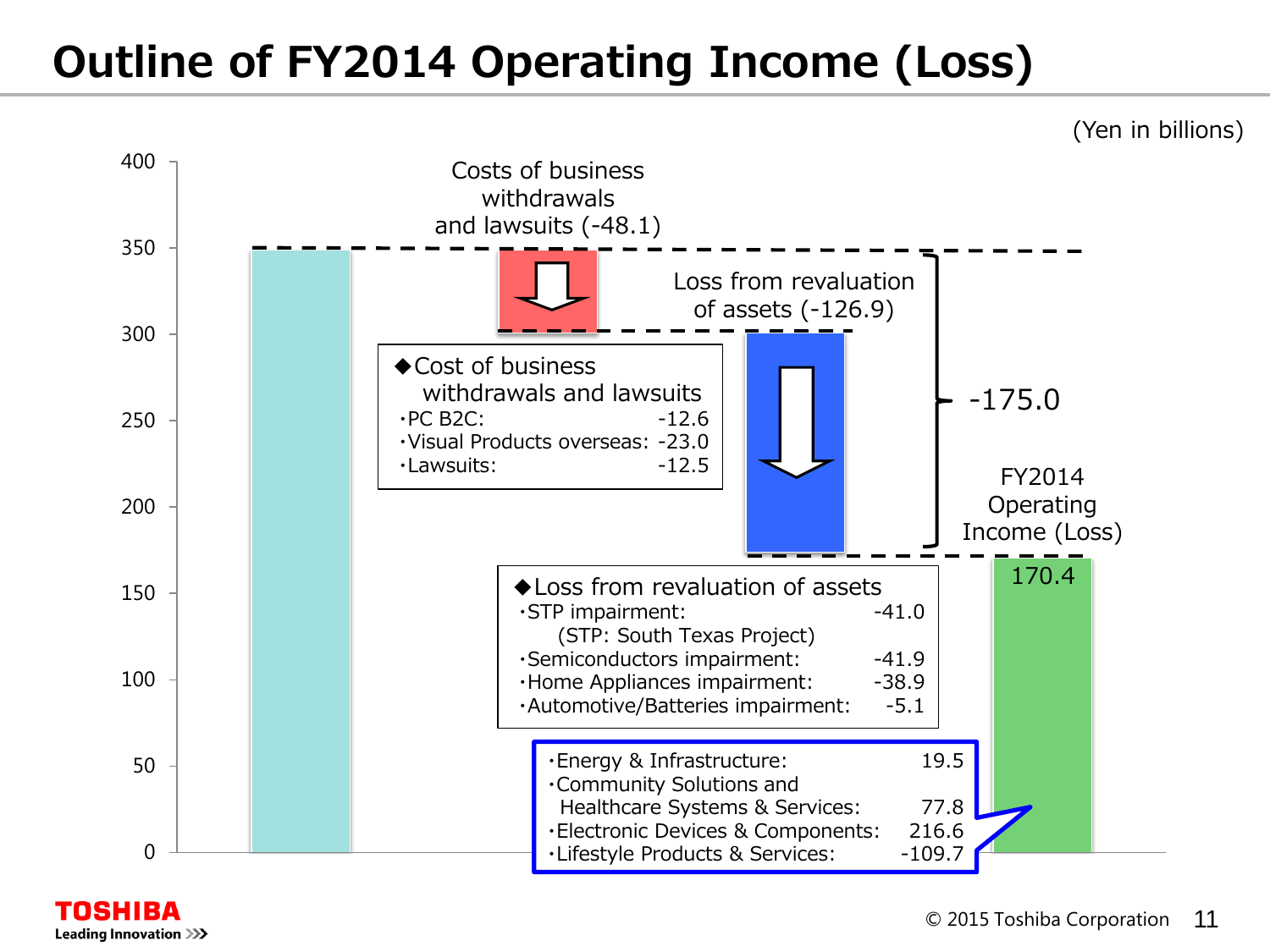# **Outline of FY2014 Net Income (Loss)**

(Yen in billions)



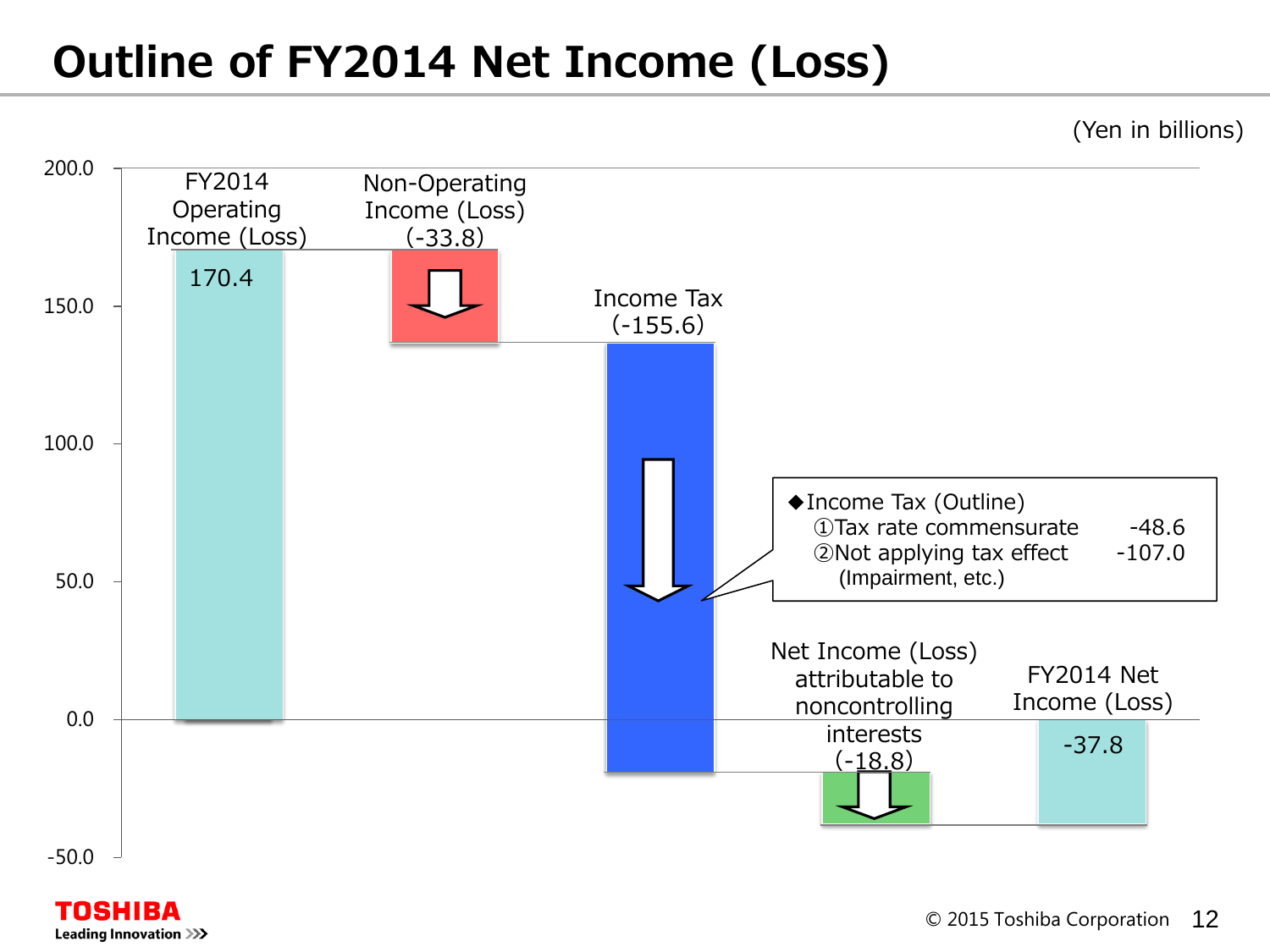# **Financial Structure**



Leading Innovation >>>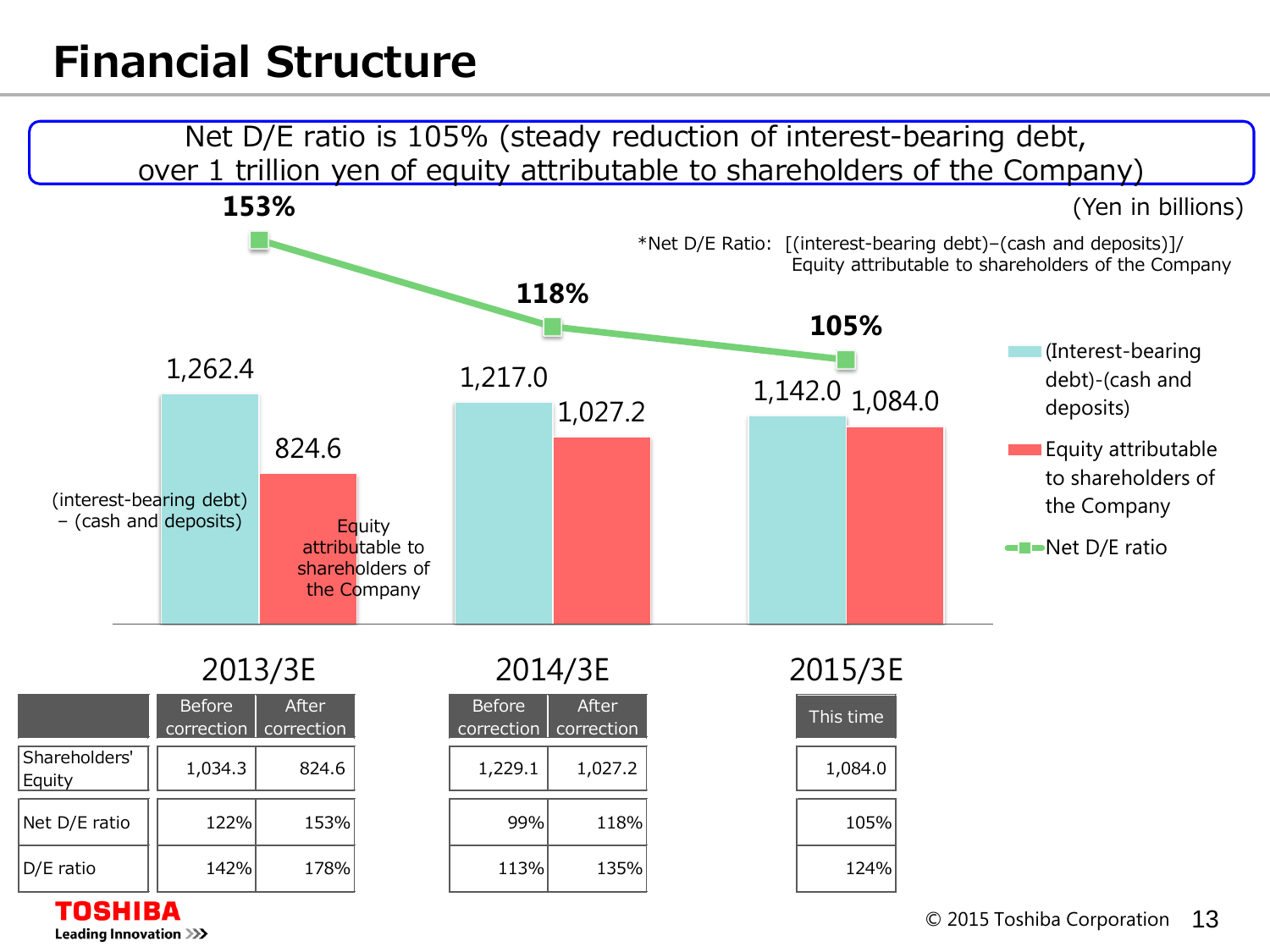### **Restatement of Past Financial Results FY2008-FY2014/3Q**



Leading Innovation >>>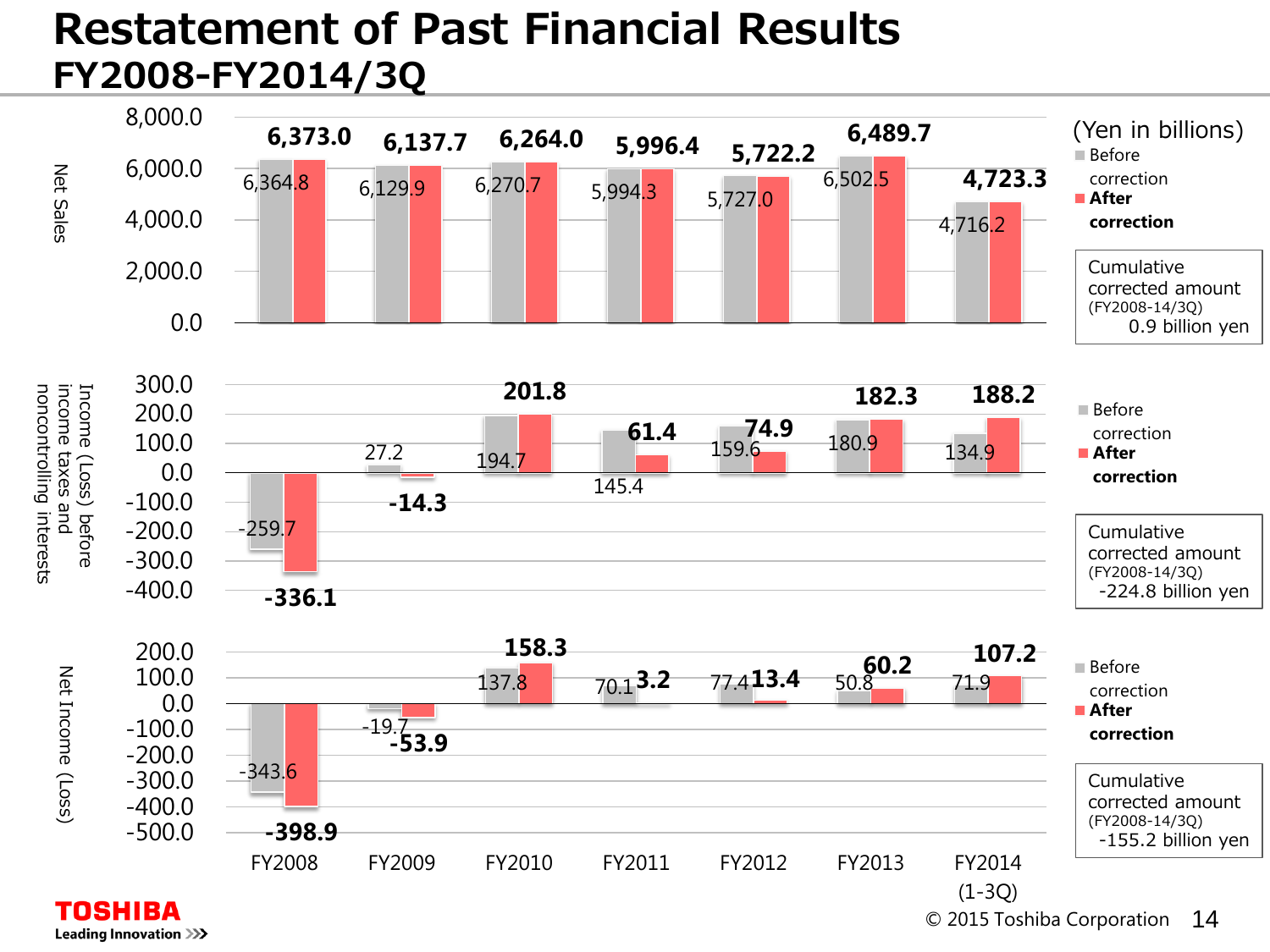### **Shift the focus to cash flow management**

- $\triangleright$  Hold a Briefing Meeting on Business Performance to discuss improving future performance, mainly based on analysis of cash flows, from September 2015.
- $\triangleright$  Increase point allocation for cash flow in performance evaluations from FY2015
- $\triangleright$  Accelerate sale of assets not connected improving business profitability or core businesses
	- ※July 22 Gained approximately 113.0 billion yen (before tax) on sale of Kone Corporation stock

#### **※August 31 - Decided to sell Topcon Corporation stock**

- **Toshiba will not announce a FY2015 forecast at this point, as the Company continues to carefully evaluate the operational impacts of inappropriate accounting.**
- **An Extraordinary General Meeting of Shareholders is scheduled for Wednesday, September 30.**

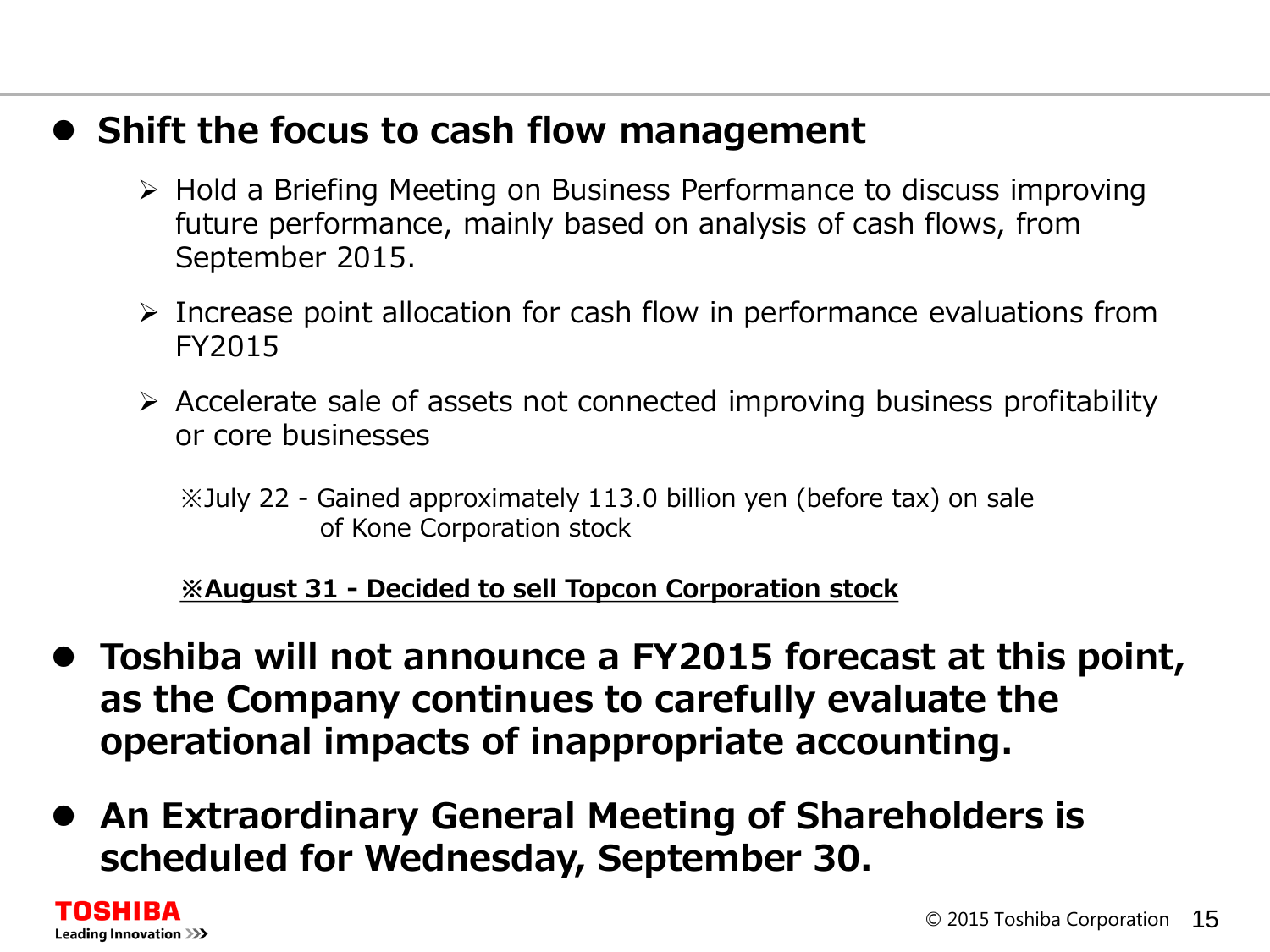# **Detailed Explanation**

# **Yukikazu Watanabe**

**General Manager Finance & Accounting Division**

### **TOSHIBA CORPORATION**

**September 7, 2015**

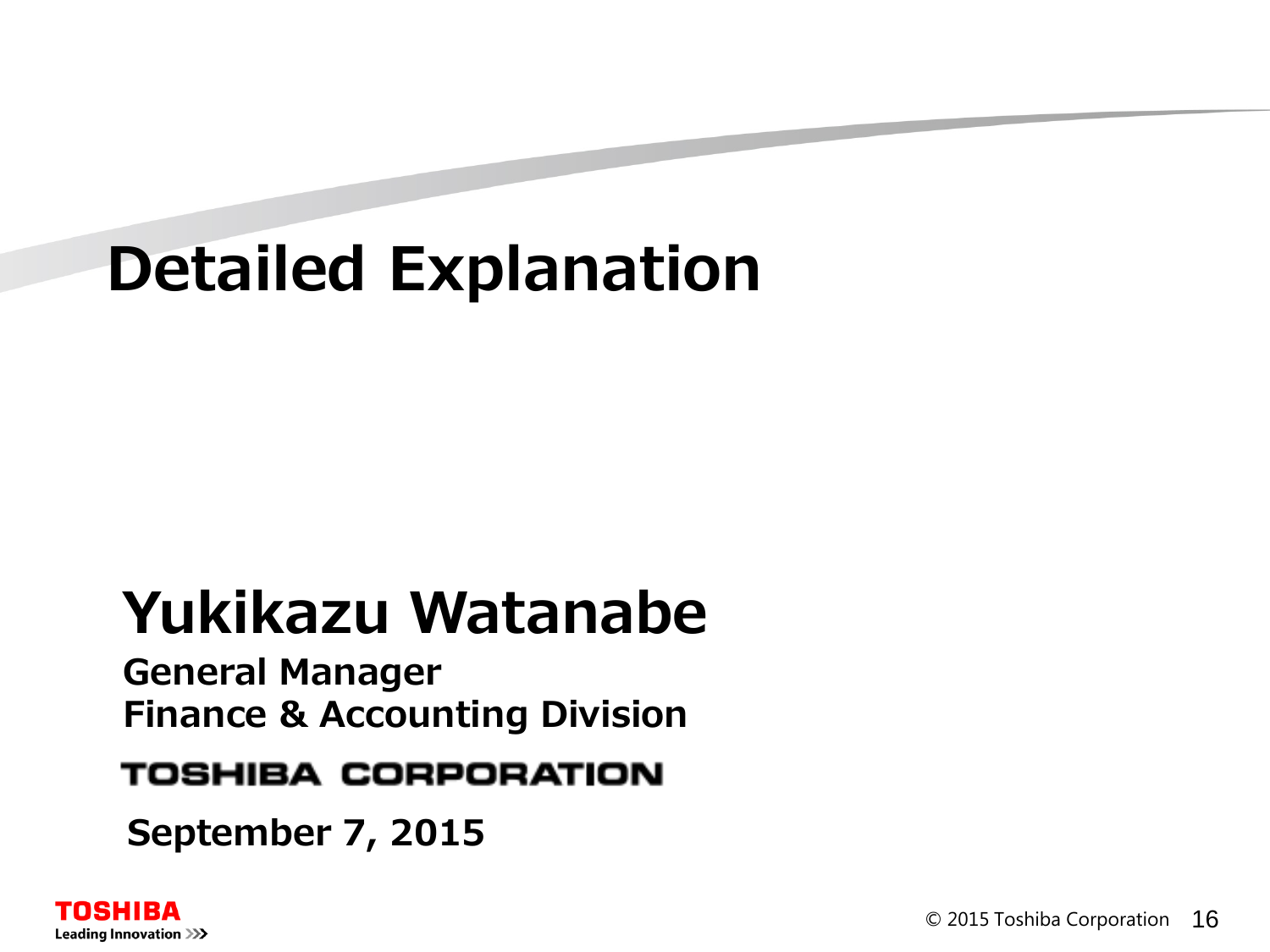## **Analysis of FY2014 Operating Income (Loss) (Year-on-Year Comparison)**



Leading Innovation >>>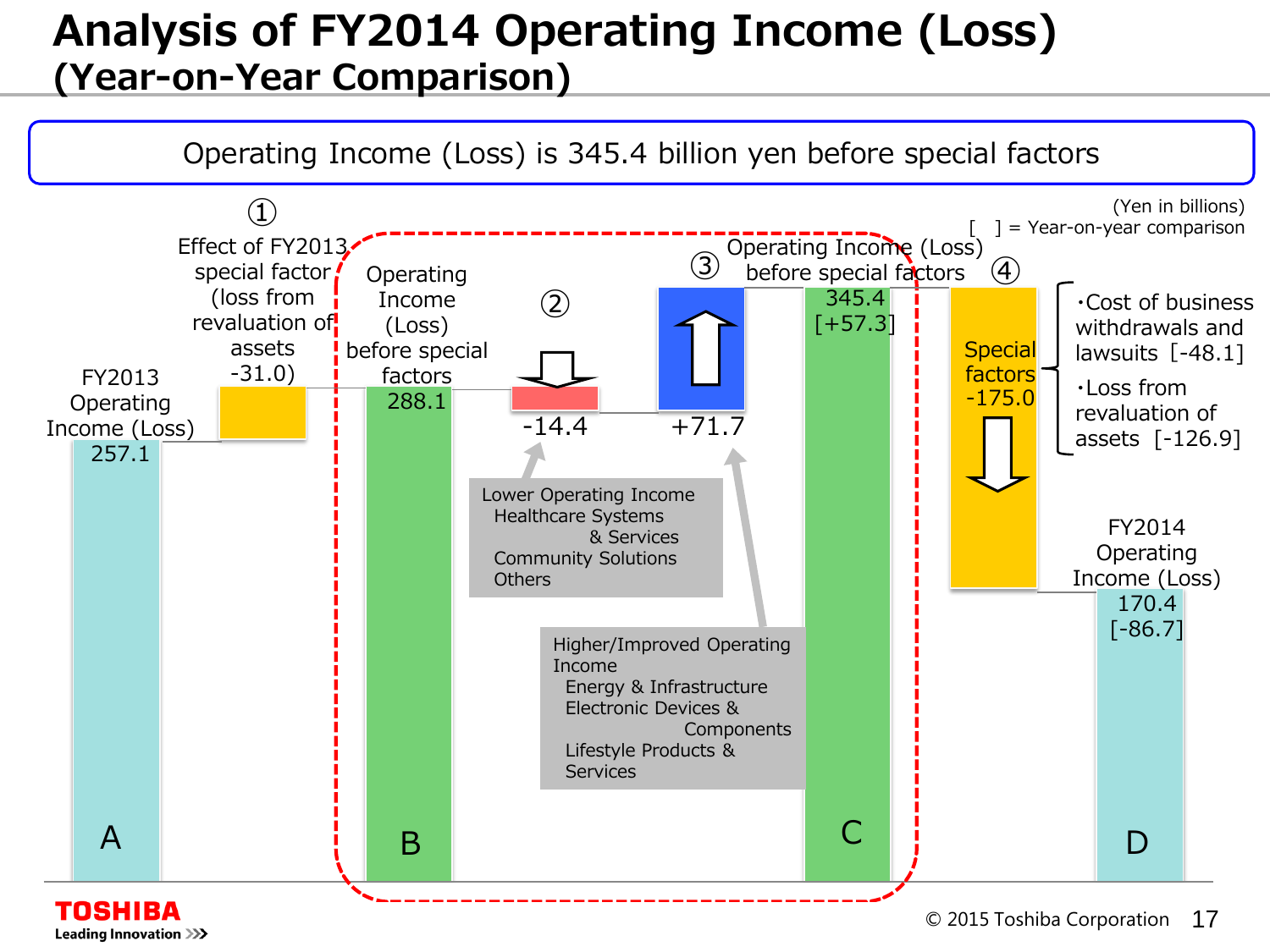# **Special Factors in FY2014**

### **◆Amount of Effect on Operating Income (Loss)**

(Yen in billions)

|                                                | <b>Effect</b> of<br>Decrease | Description                                                                                                                |
|------------------------------------------------|------------------------------|----------------------------------------------------------------------------------------------------------------------------|
| STP (South Texas Project) impairment           | $-41.0$                      | Decided impairment on all of capitals and loans on evaluation of<br>most recent sales/investment negotiation circumstances |
| Semiconductors (Discretes)<br>impairment       | $-41.9$                      | Partial impairment due to business downturn in white LEDs                                                                  |
| Home Appliances impairment                     | $-38.9$                      | Impairment in all domestic and overseas businesses                                                                         |
| Automotive/Batteries impairment                | $-5.1$                       | Partial impairment in Automotive/Batteries businesses                                                                      |
| Loss from revaluation of assets                | $-126.9$                     |                                                                                                                            |
| Cost of PC B2C withdrawal                      | $-12.6$                      | Cost involved with withdrawal of PC B2C from loss-making<br>regions                                                        |
| Cost of Visual Products overseas<br>withdrawal | $-23.0$                      | Cost involved with withdrawal of Visual Products from overseas                                                             |
| Legal fees                                     | $-12.5$                      |                                                                                                                            |
| <b>Business withdrawals and lawsuits</b>       | $-48.1$                      |                                                                                                                            |
| <b>Total</b>                                   | $-175.0$                     |                                                                                                                            |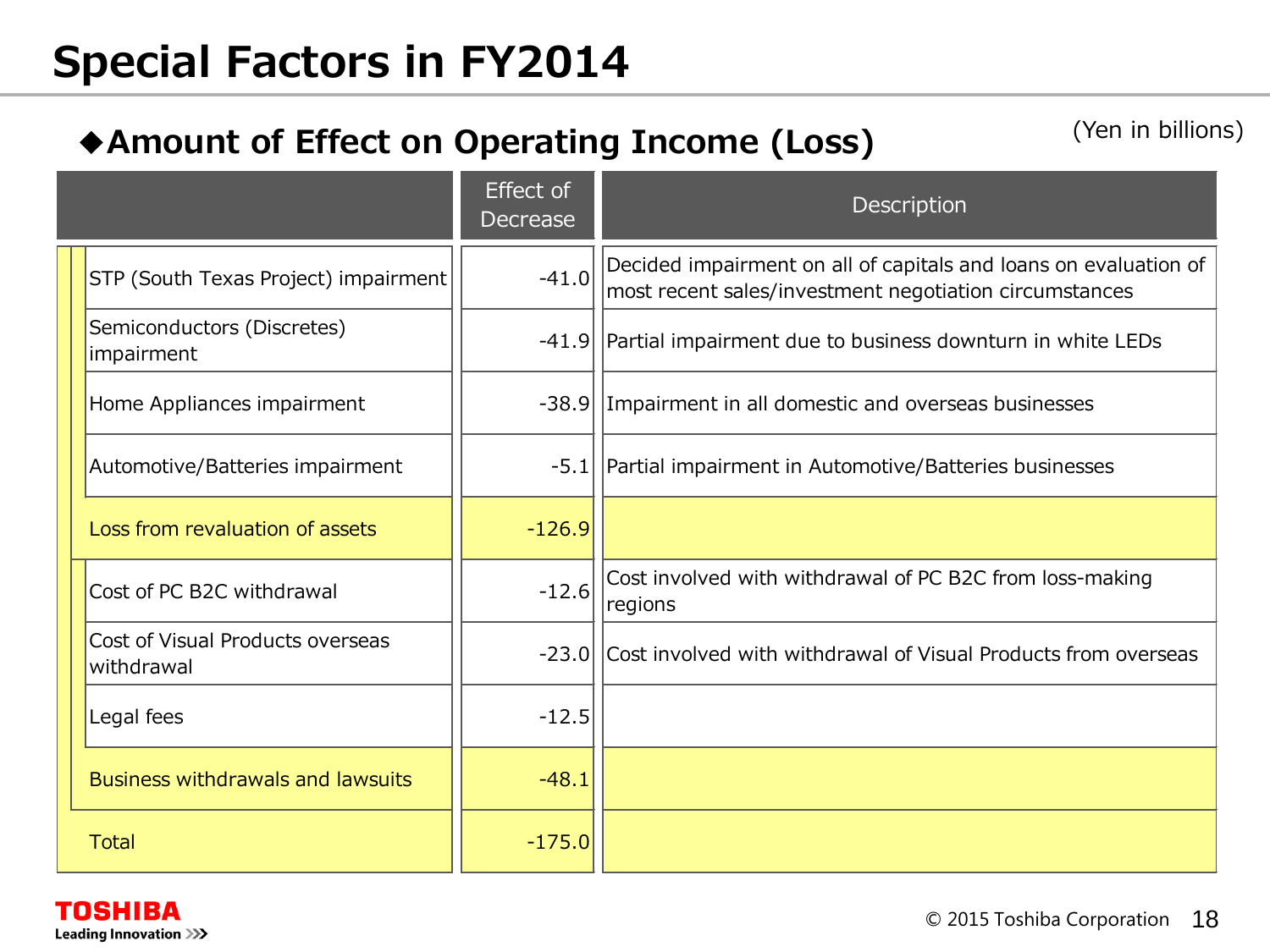# **FY2014 Consolidated Business Results by segment**

(Yen in billions)

|                                    |                         | FY2014   | FY2013<br>corrected results | <b>Difference</b> | Special<br>Factors | Forecast<br>(as of Aug.18) | <b>Difference</b> |
|------------------------------------|-------------------------|----------|-----------------------------|-------------------|--------------------|----------------------------|-------------------|
| Energy &                           | <b>Net Sales</b>        | 2,003.8  | 1,805.5                     | 198.3             |                    | 2,010.0                    | $-6.2$            |
| Infrastructure                     | Operating Income (Loss) | 19.5     | 6.5                         | 13.0              | $-58.6$            | 25.0                       | $-5.5$            |
| Community                          | <b>Net Sales</b>        | 1,410.7  | 1,356.7                     | 54.0              |                    | 1,410.0                    | 0.7               |
| Solutions                          | Operating Income (Loss) | 53.9     | 55.5                        | $-1.6$            |                    | 54.0                       | $-0.1$            |
| Healthcare Systems                 | Net Sales               | 412.5    | 410.7                       | 1.8               |                    | 410.0                      | 2.5               |
| <b>&amp; Services</b>              | Operating Income (Loss) | 23.9     | 29.9                        | $-6.0$            |                    | 24.0                       | $-0.1$            |
| Electronic Devices &<br>Components | Net Sales               | 1,768.8  | 1,687.3                     | 81.5              |                    | 1,760.0                    | 8.8               |
|                                    | Operating Income (Loss) | 216.6    | 246.8                       | $-30.2$           | $-41.9$            | 214.0                      | 2.6               |
| Lifestyle Products &               | Net Sales               | 1,163.7  | 1,314.6                     | $-150.9$          |                    | 1,160.0                    | 3.7               |
| Services                           | Operating Income (Loss) | $-109.7$ | $-54.6$                     | $-55.1$           | $-74.5$            | $-110.0$                   | 0.3               |
|                                    | <b>Net Sales</b>        | 529.0    | 504.0                       | 25.0              |                    | 520.0                      | 9.0               |
| Others                             | Operating Income (Loss) | 7.5      | 11.6                        | $-4.1$            |                    | 7.0                        | 0.5               |
| Corporate and                      | Net Sales               | $-632.6$ | $-589.1$                    | $-43.5$           |                    | $-610.0$                   | $-22.6$           |
| Eliminations                       | Operating Income (Loss) | $-41.3$  | $-38.6$                     | $-2.7$            |                    | $-44.0$                    | 2.7               |
|                                    | <b>Net Sales</b>        | 6,655.9  | 6,489.7                     | 166.2             |                    | 6,660.0                    | $-4.1$            |
| Total                              | Operating Income (Loss) | 170.4    | 257.1                       | $-86.7$           | $-175.0$           | 170.0                      | 0.4               |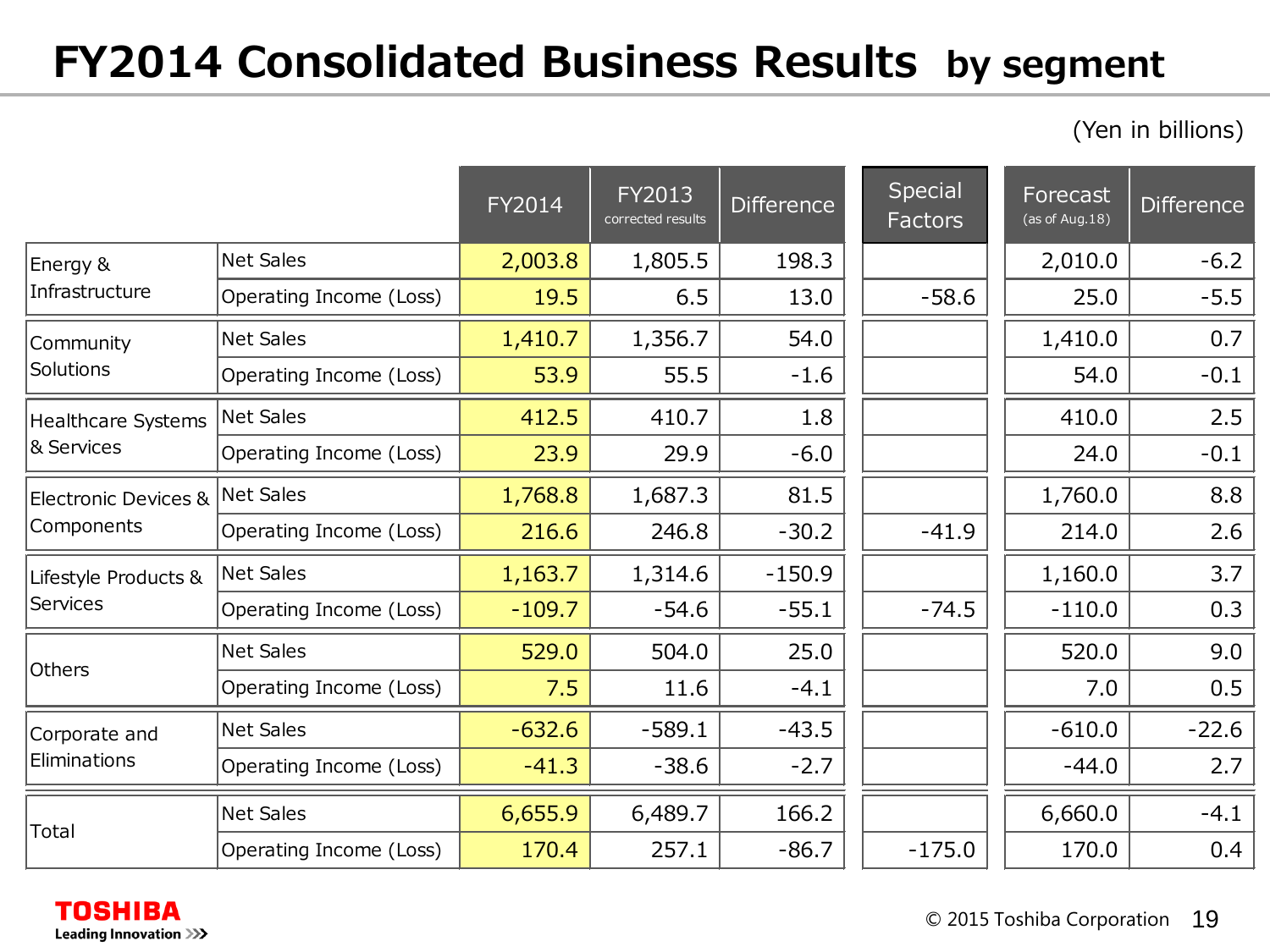# **Energy & Infrastructure**

**TOSHIBA** Leading Innovation >>>



(Yen in billions)  $=$  Year-on-year comparison

• All businesses—the Nuclear Power Systems, Thermal & Hydro Power Systems, Transmission & Distribution Systems and Solar Photovoltaic Systems businesses—saw higher sales.



- The Nuclear Power Systems business saw a significant improvement in operating income (loss) despite STP impairment. The Transmission & Distribution Systems business also saw improvement.
- The Thermal & Hydro Power Systems and Solar Photovoltaic Systems business saw lower operating income. The Automotive/Batteries business made provision for impairment of fixed assets.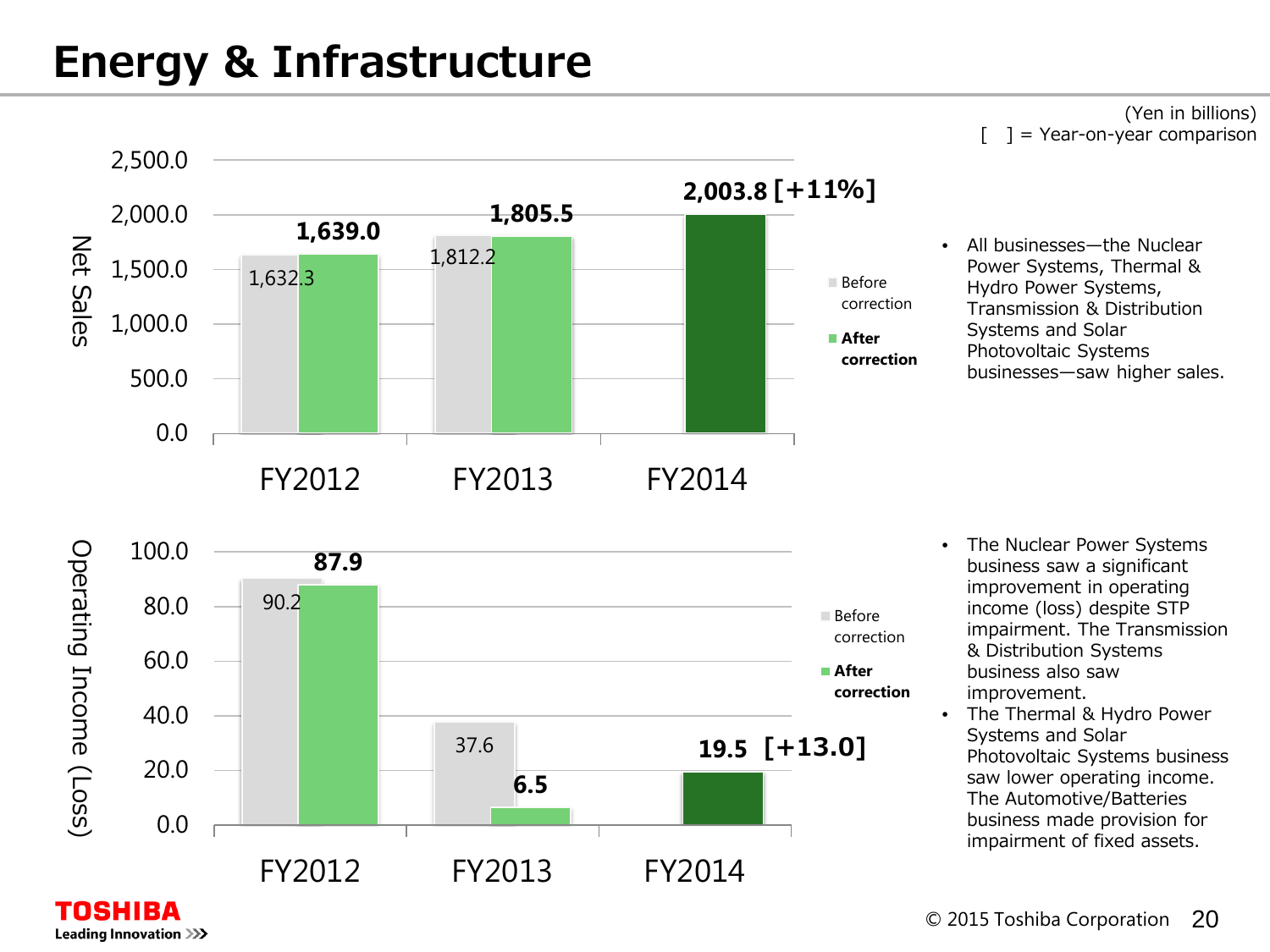# **Community Solutions**

Leading Innovation >>>



(Yen in billions)  $=$  Year-on-year comparison

- The Water & Environmental Systems, Elevator and Building Systems, Commercial Air-Conditioners businesses and Toshiba TEC saw higher sales.
- The Lighting business saw lower sales.



- The Water & Environmental Systems, Elevator and Building Systems and Commercial Air-Conditioners businesses saw higher operating income.
- Toshiba TEC saw lower operating income.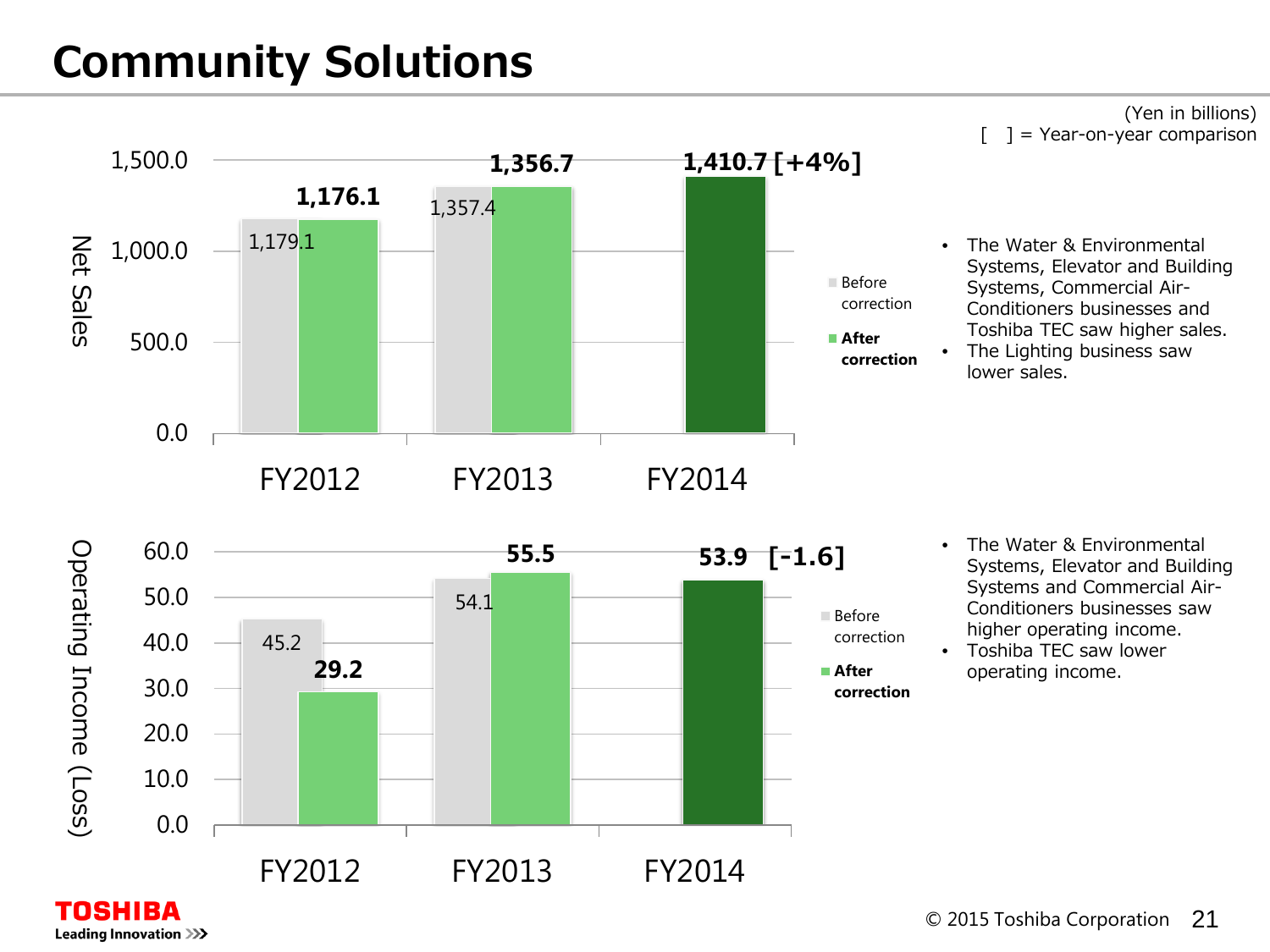# **Healthcare Systems & Services**

#### (Yen in billions) = Year-on-year comparison



• Solid performance, mainly in Computerized Tomography (CT) Systems in the US and emerging economies.

40.0 Operating Income (Loss) Operating Income (Loss) **29.9 [-6.0]** 30.0 Before **23.9** 30.0 **20.9** correction 24.8 **After** 20.0 **correction** 10.0 0.0 FY2012 FY2013 FY2014

**TOSHIBA** Leading Innovation >>> • Lower operating income due to R&D costs increased on investments to develop next-generation systems.

© 2015 Toshiba Corporation 22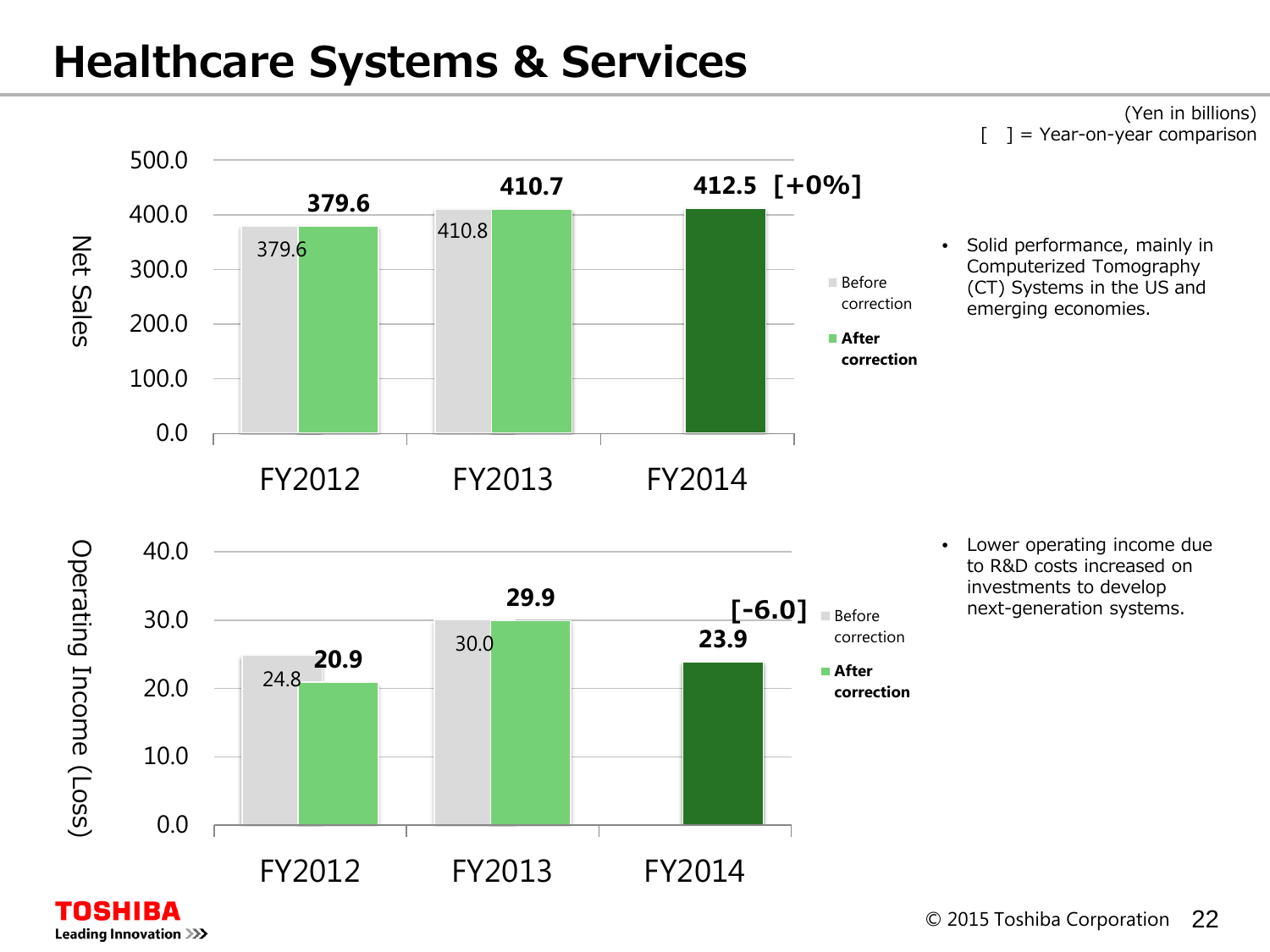## **Electronic Devices & Components**

#### (Yen in billions)  $=$  Year-on-year comparison



- Memories saw higher sales on increased sales volume. The Storage Product business also saw higher sales.
- Discretes and System LSIs saw lower sales.



Leading Innovation >>>

- Memories saw lower operating income despite continued high profitability. Discretes saw significantly deteriorated operating income (loss) resulting in impairment of fixed assets.
- The Storage Product business saw higher operating income and System LSIs also saw improvement.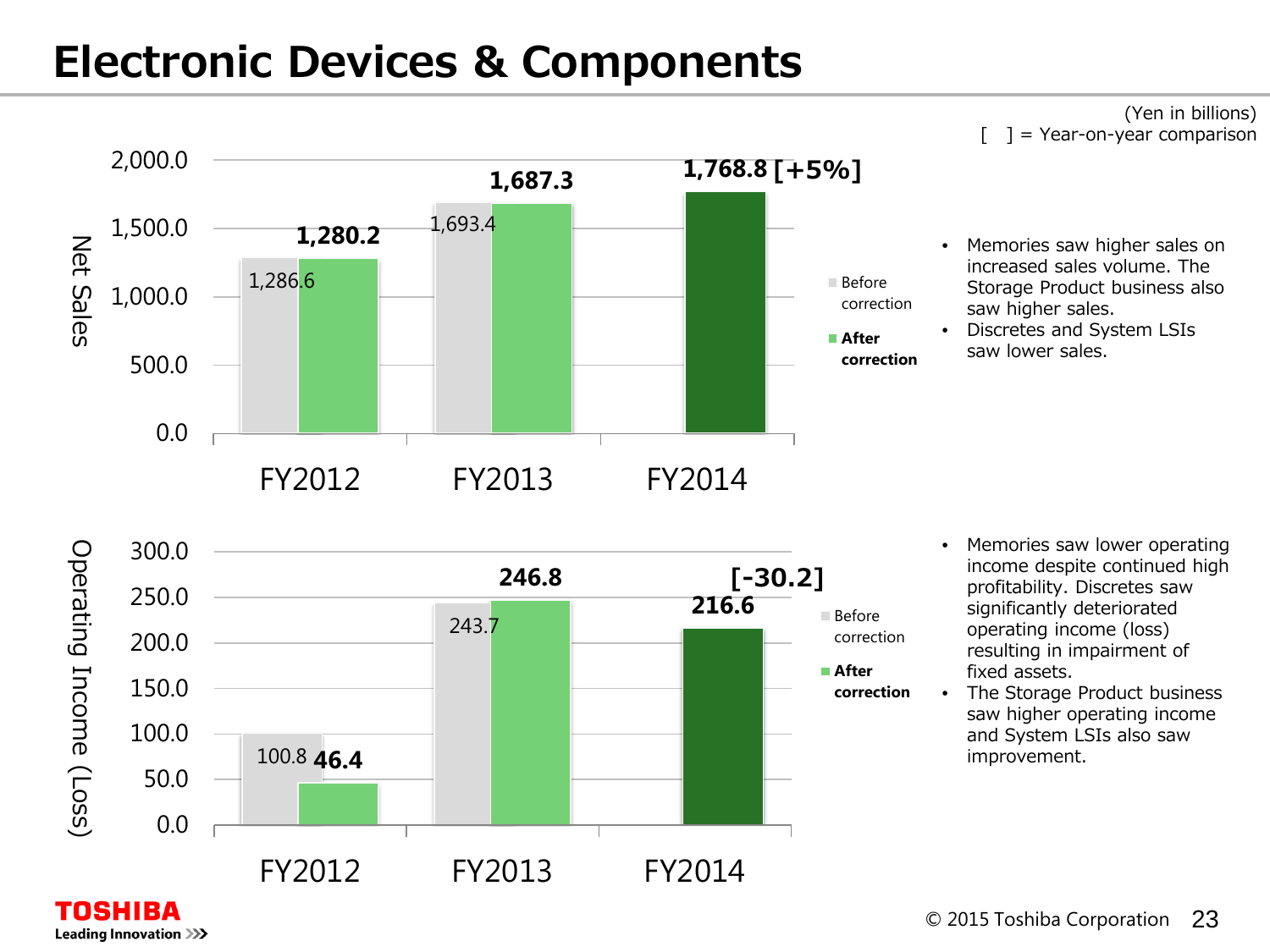# **Lifestyle Products & Services**

Leading Innovation >>>



(Yen in billions)  $=$  Year-on-year comparison

The PC and TV businesses saw lower sales because of a shift in focus to redefined sales territories. The Home Appliances business also saw lower sales.

• The PC and TV businesses saw deteriorated operating income (loss) on the cost of business withdrawals. The Home Appliances business saw a significant deterioration in operating income by the effect of impairment of fixed assets.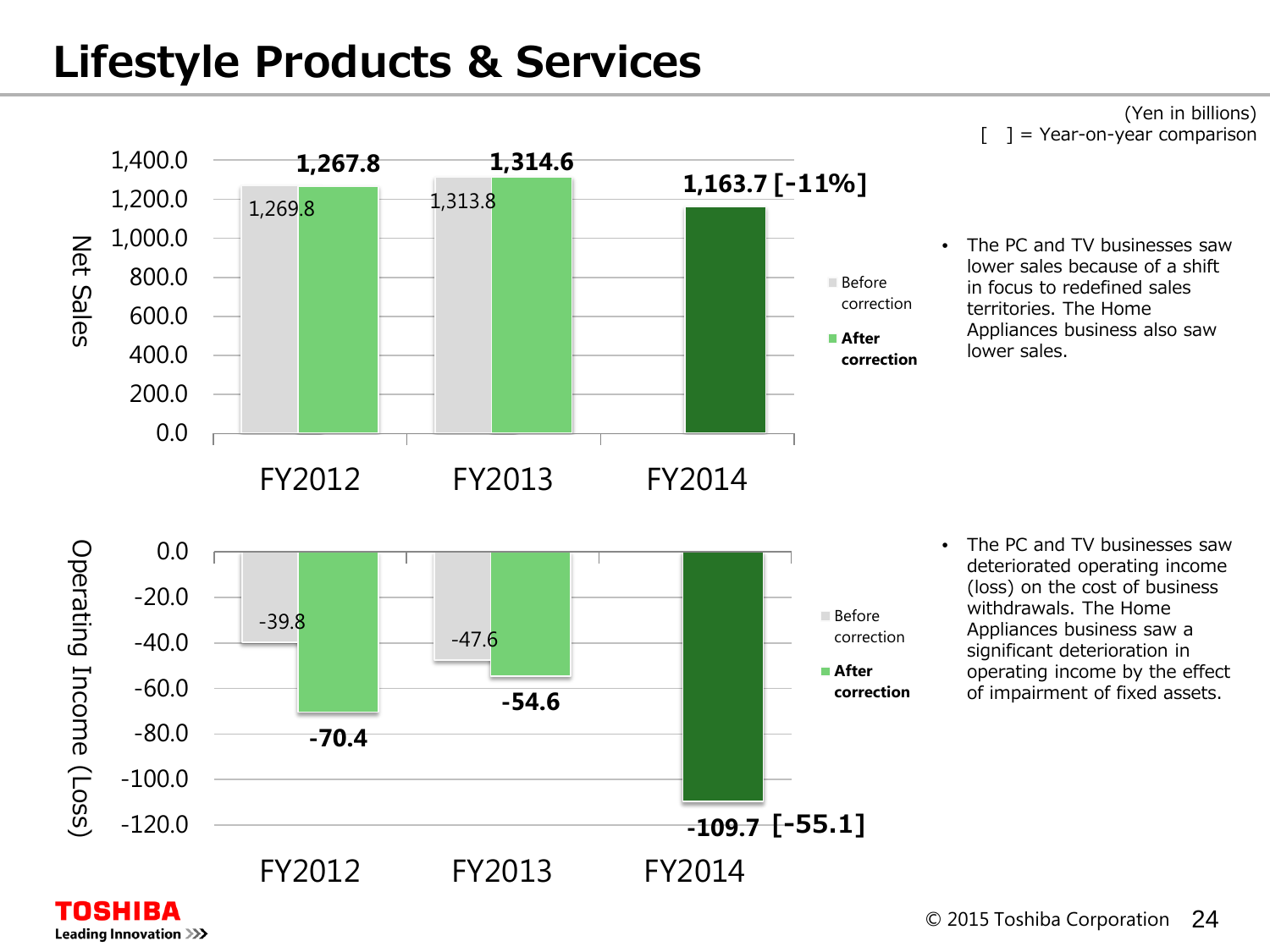# **Non-Operating Income (Loss) and Expenses**

(Yen in billions)

|                                        | <b>FY2014</b> | <b>FY2013</b><br>corrected results | <b>Difference</b> |
|----------------------------------------|---------------|------------------------------------|-------------------|
| Net financial Income (Loss)            | $-14.1$       | $-20.0$                            | 5.9               |
| Foreign exchange Income (Loss)         | 20.0          | 15.3                               | 4.7               |
| Income (Loss) on sales of fixed assets | $-14.7$       | $-0.5$                             | $-14.2$           |
| Structural reform costs                | $-48.2$       | $-42.8$                            | $-5.4$            |
| Settlement cost of lawsuits            | $-26.2$       | $-28.7$                            | 2.5               |
| <b>Others</b>                          | $(*)$<br>49.4 | 1.9                                | 47.5              |
| Total                                  | $-33.8$       | $-74.8$                            | 41.0              |

(\*) Including the income from a legal settlement with Korea's SK Hynix, gains on sales of securities and a reserve for administrative monetary penalties

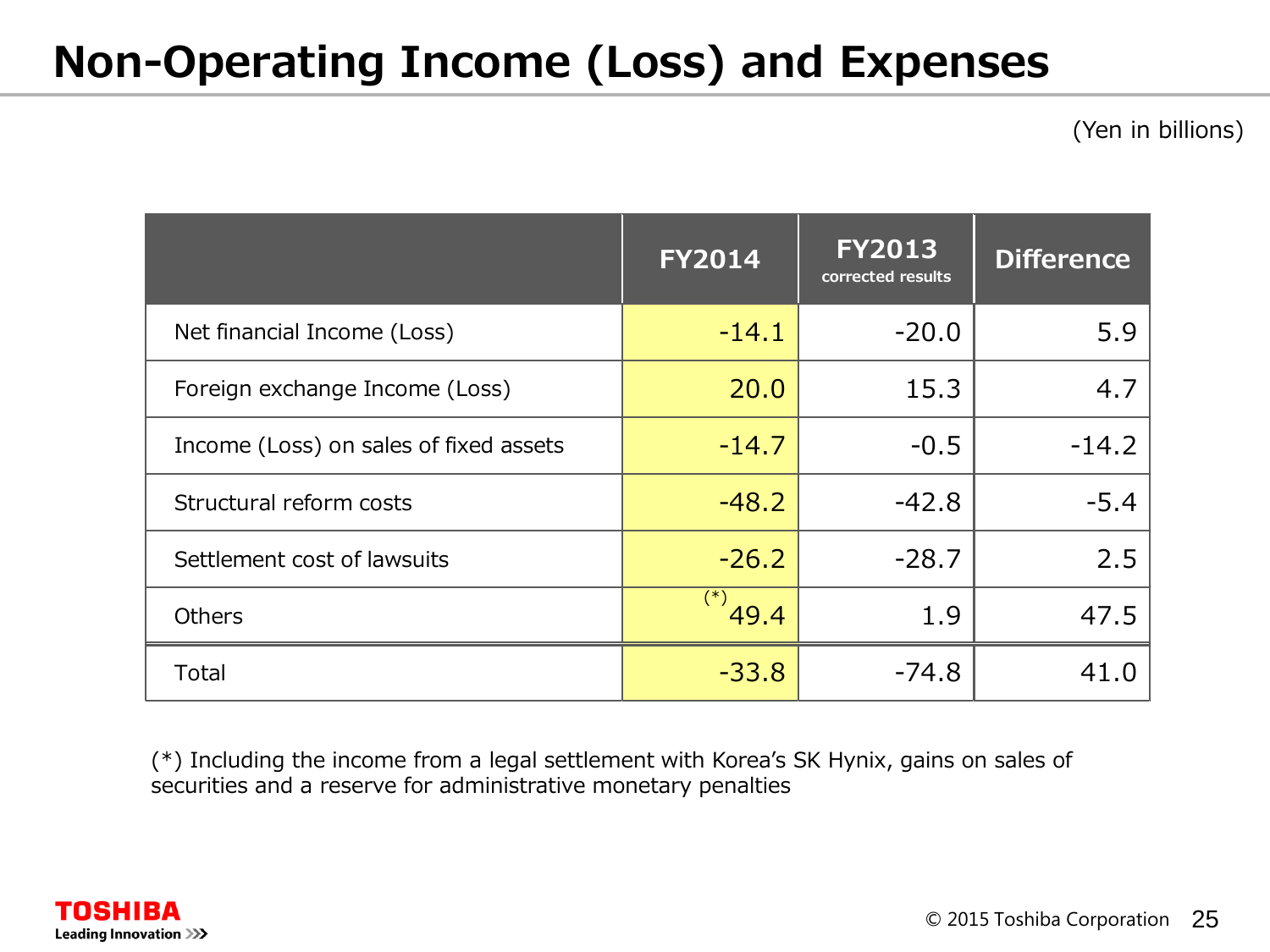## **Income Tax and Net Income (Loss) Attributable to Noncontrolling Interests**

(Yen in billions)

|                                                                   | <b>FY2014</b> | <b>FY2013</b><br>corrected results | <b>Difference</b> |
|-------------------------------------------------------------------|---------------|------------------------------------|-------------------|
| Income (Loss) before income taxes and<br>noncontrolling interests | 136.6         | 182.3                              | $-45.7$           |
| Income Tax                                                        | $-155.6$      | $-92.0$                            | $-63.6$           |
| Loss from discontinued operations                                 | 0.0           | $-15.0$                            | 15.0              |
| Net Income (Loss) attributable to noncontrolling<br>interests     | $-18.8$       | $-15.1$                            | $-3.7$            |
| Net Income (Loss)                                                 | $-37.8$       | 60.2                               | $-98.0$           |

- Breakdown of FY2014 Income Taxes
	- ① Effective tax rate commensurate -48.6 billion yen

② Difference from effective tax rate -107.0 billion yen

- ・Effect for impairment provision for STP, Semiconductors and Home Appliances
- ・Effect from consolidated subsidiaries not applying the tax effect
- ・Effect of FY2014 tax reforms
- $\triangleright$  Net deferred tax assets as of the end of FY2014 were 259.9 billion yen
- $\triangleright$  Toshiba has evaluated that there is an enough possibility that net deferred tax assets after deduction of valuation reserves will be recoverable based on future plans that incorporate risks anticipated based on the most recent actual results.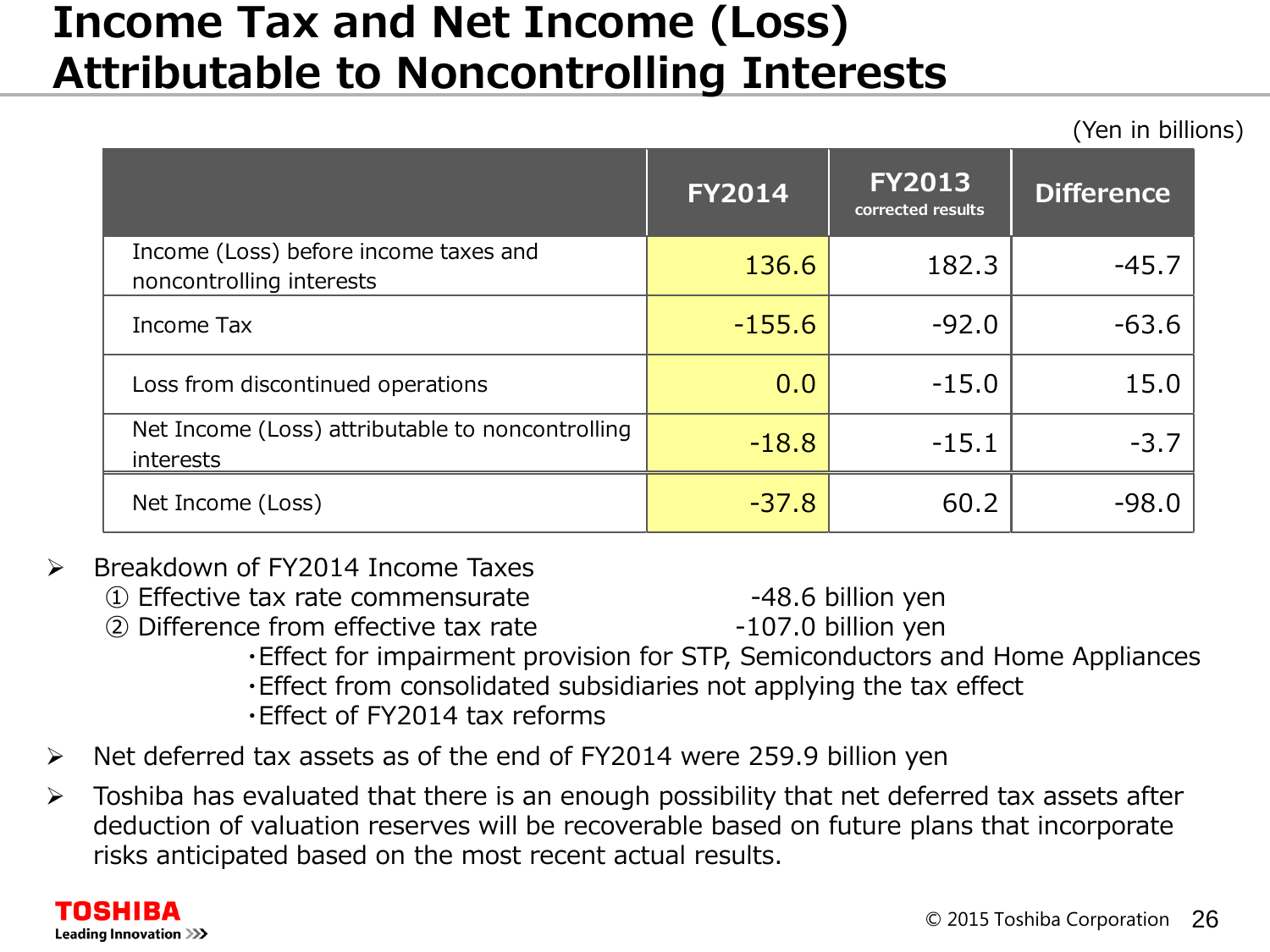# **Cash Flows**



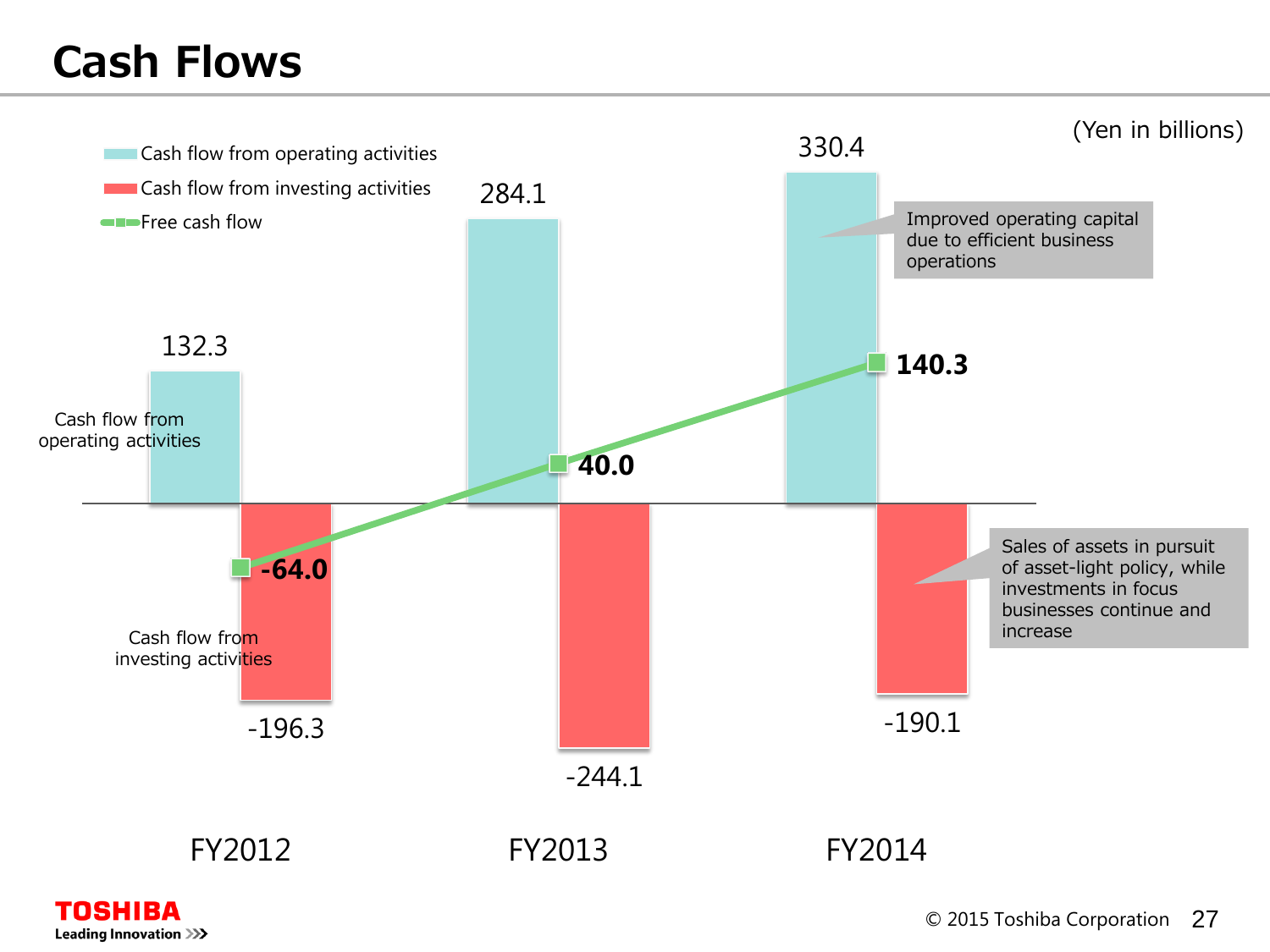## **Analysis of Free Cash Flow (Increase and Decrease from FY2013)**



**TOSHIBA** Leading Innovation >>>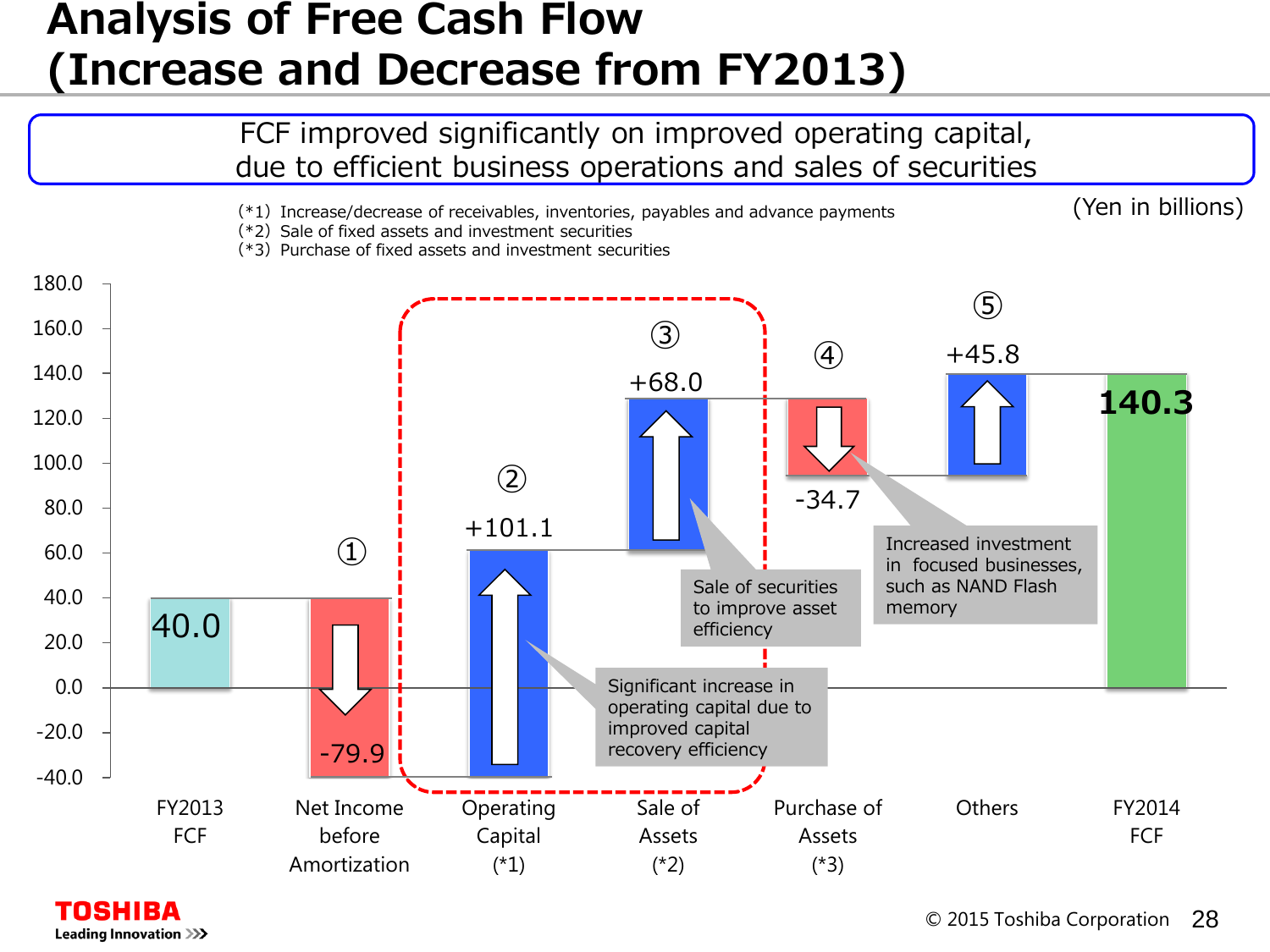# **Consolidated Balance Sheets**



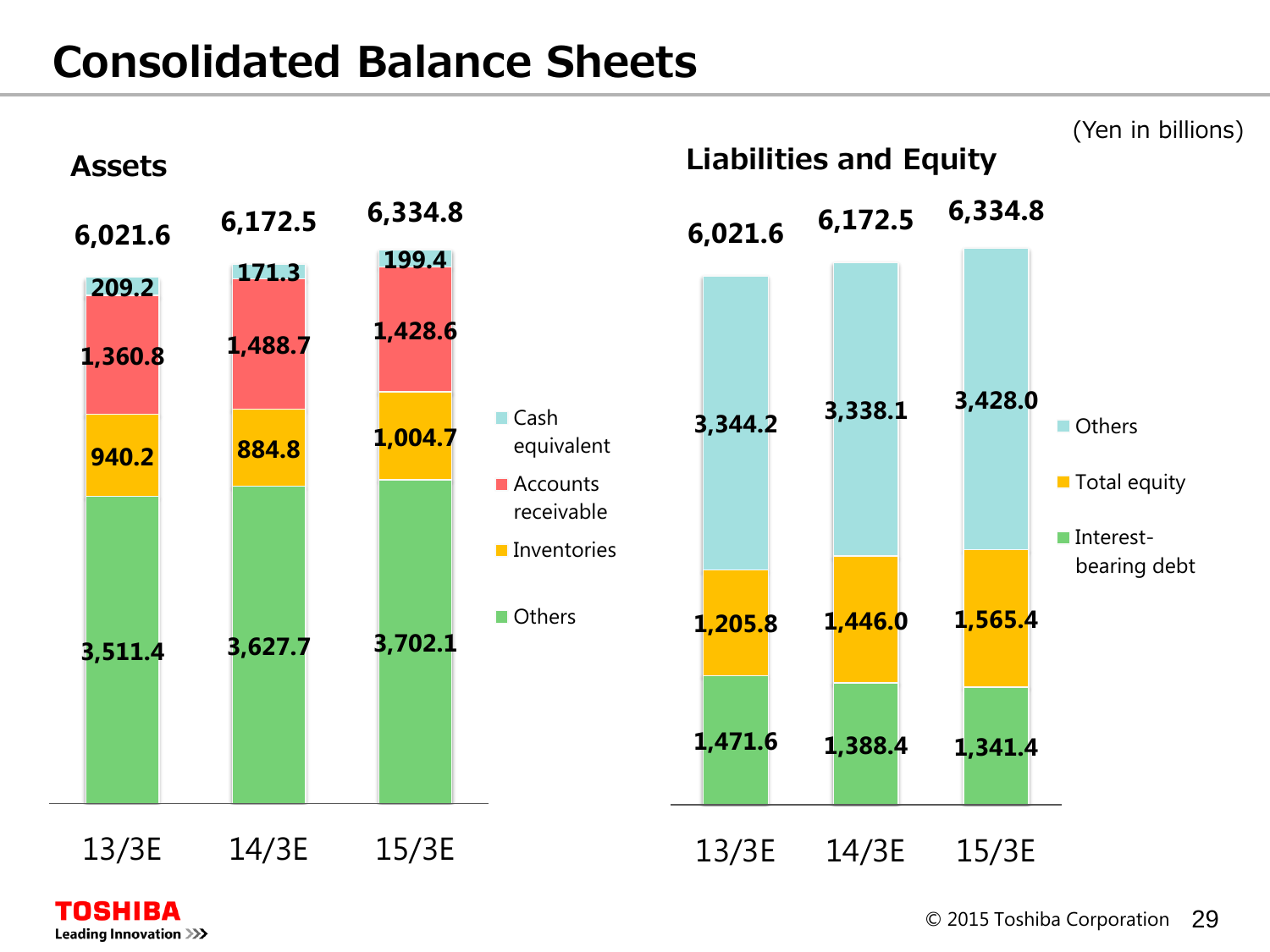# **Total Equity**

#### Maintaining 1 trillion yen of Equity attributable to shareholders of the Company, as of 2015/3E

(Yen in billions)

|                                                    | 2015/3E  | 2014/3E  | <b>Difference</b> |
|----------------------------------------------------|----------|----------|-------------------|
| Common stock                                       | 439.9    | 439.9    | 0.0               |
| Additional paid-in capital                         | 402.0    | 401.8    | 0.2               |
| Retained earnings                                  | 383.2    | 454.9    | $-71.7$           |
| Accumulated other comprehensive Income (Loss)      | $-139.3$ | $-267.7$ | 128.4             |
| Treasury stock                                     | $-1.8$   | $-1.7$   | $-0.1$            |
| Equity attributable to shareholders of the Company | 1,084.0  | 1,027.2  | 56.8              |
| Equity attributable to noncontrolling interests    | 481.4    | 418.8    | 62.6              |
| Total equity                                       | 1,565.4  | 1,446.0  | 119.4             |

| Equity attributable to shareholders of the Company/ | $\frac{10}{6}$ | 16.6% | $0.5\%$ $ $ |
|-----------------------------------------------------|----------------|-------|-------------|
| Total asset ratio                                   |                |       |             |

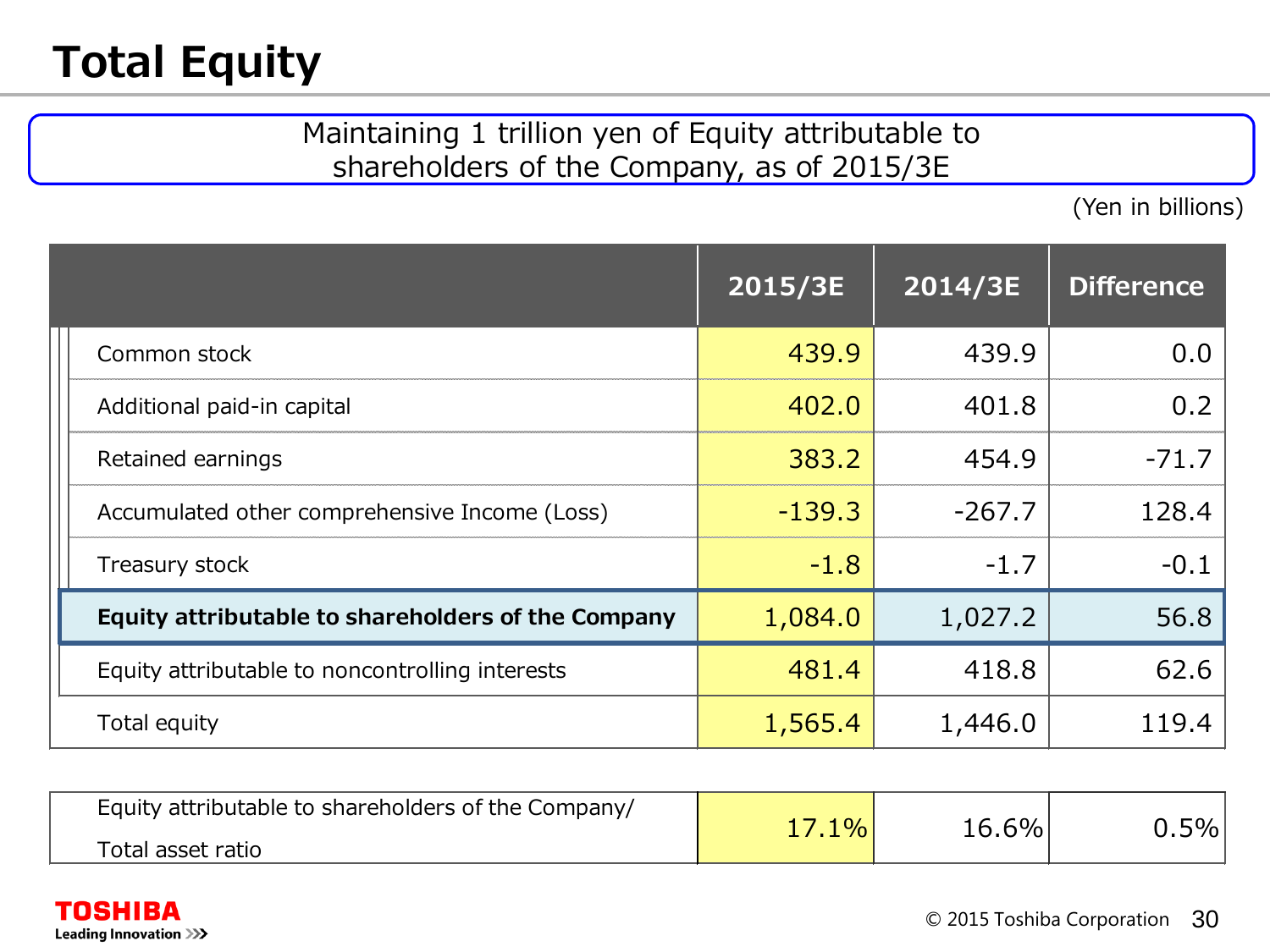## **Interest-Bearing Debt and Limit of Cash Reserves**

Consolidate systems to ensure enough liquidity on hand to provide necessary funds for the current term

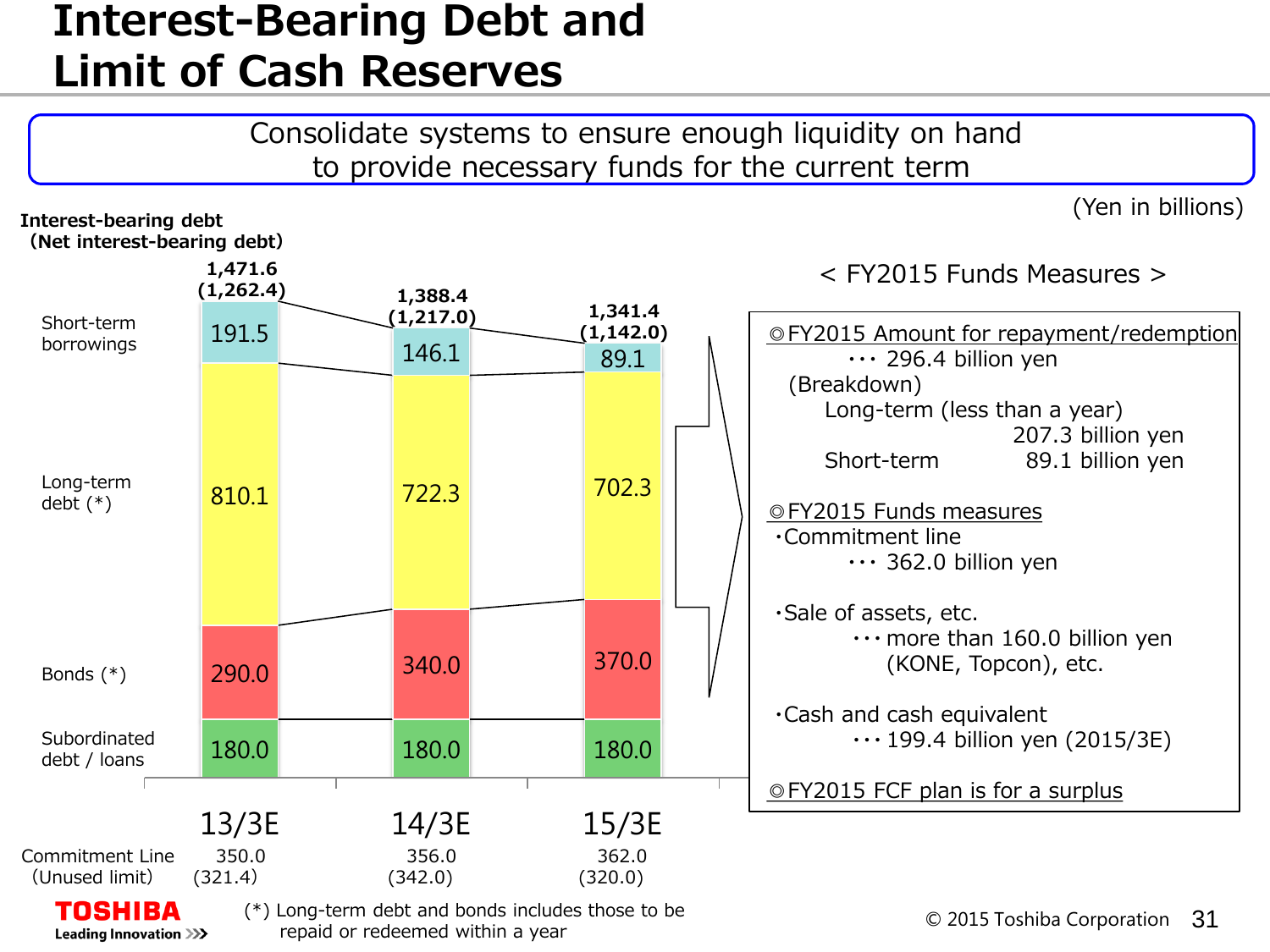# **Income (Loss) before Income Taxes**

**Restatement of Past Financial Results and Effects of Restatement**

(Yen in billions)

|               |                                                                                                            | FY2008            | FY2009  | FY2010 | FY2011            | FY2012  | FY2013 | FY2014<br>(1-3Q cumulative) | Cumulative<br>$(2008 - 14/3Q)$ |
|---------------|------------------------------------------------------------------------------------------------------------|-------------------|---------|--------|-------------------|---------|--------|-----------------------------|--------------------------------|
| (A)           | (Before correction)<br>Income (Loss) before income taxes                                                   | $-259.7$          | 27.2    | 194.7  | 145.4             | 159.6   | 180.9  | 134.9                       | 583.0                          |
|               | Items delegated to Independent<br>Investigation Committee                                                  | $-28.2$           | $-40.0$ | 8.4    | $-31.2$           | $-85.8$ | $-5.4$ | 30.4                        | $-151.8$                       |
|               | Self-check                                                                                                 | $-0.6$            | $-1.0$  | 1.0    | $-0.2$            | $-1.5$  | $-1.3$ | $-0.8$                      | $-4.4$                         |
| $\bigcirc$    | Amount of correction (disclosed on July 20)                                                                | $-28.8$           | $-41.0$ | 9.4    | $-31.4$           | $-87.3$ | $-6.7$ | 29.6                        | $-156.2$                       |
|               | Amount for impairment of fixed assets<br>(incld. Effect of depreciation / gain (loss) on sale or disposal) | $(*1)$<br>$-41.8$ | 2.5     | 0.3    | $(*2)$<br>$-49.0$ | 14.8    | 13.7   | 15.5                        | $-44.0$                        |
|               | Others                                                                                                     | $-9.7$            | 1.3     | 5.6    | $-5.0$            | $-7.1$  | $-7.9$ | 10.0                        | $-12.8$                        |
| $\circled{2}$ | Effect incidental to restatement, etc.<br>(disclosed on August 18)                                         | $-51.5$           | 3.8     | 5.9    | $-54.0$           | 7.7     | 5.8    | 25.5                        | $-56.8$                        |
| $\circled{3}$ | Effect incidental to restatement, etc.<br>(disclosed on September 7)                                       | 3.9               | $-4.3$  | $-8.2$ | 1.4               | $-5.1$  | 2.3    | $-1.8$                      | $-11.8$                        |
|               | Total amount of correction $(1)$ -3)                                                                       | $-76.4$           | $-41.5$ | 7.1    | $-84.0$           | $-84.7$ | 1.4    | 53.3                        | $-224.8$                       |
| (B)           | (After correction)<br>Income (loss) before income taxes                                                    | $-336.1$          | $-14.3$ | 201.8  | 61.4              | 74.9    | 182.3  | 188.2                       | 358.2                          |

(\*1) PC and Visual Product (\*2) Mainly Semiconductor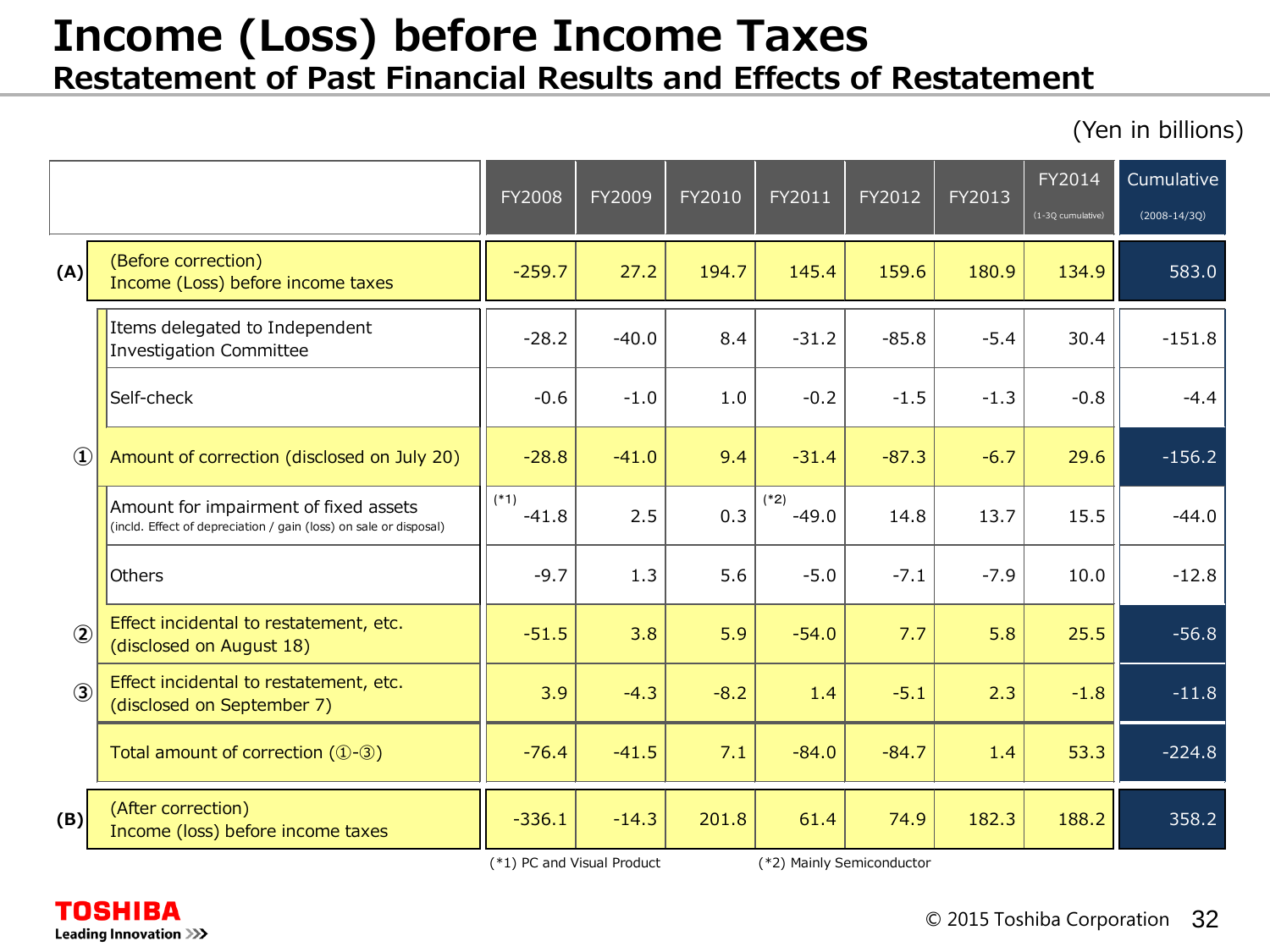# **Income (Loss) before Income Taxes**

### **Restatement of Past Financial Results and Effects of Restatement (by element)**

(Yen in billions)

|     |                                                                                                            | FY2008   | FY2009  | FY2010 | FY2011  | FY2012  | FY2013  | FY2014<br>(1-3Q cumulative) | Cumulative<br>$(2008 - 14/3Q)$ |
|-----|------------------------------------------------------------------------------------------------------------|----------|---------|--------|---------|---------|---------|-----------------------------|--------------------------------|
| (A) | (Before correction)<br>Income (Loss) before income taxes                                                   | $-259.7$ | 27.2    | 194.7  | 145.4   | 159.6   | 180.9   | 134.9                       | 583.0                          |
|     | Percentage-of-completion method                                                                            | $-3.6$   | 0.1     | 7.0    | $-7.9$  | $-18.0$ | $-24.5$ | $-1.0$                      | $-47.9$                        |
|     | Recording of operating expenses, etc.<br>in the Visual Products business                                   | $-5.3$   | $-7.8$  | $-6.5$ | 12.7    | $-2.8$  | 0.8     | 2.8                         | $-6.1$                         |
|     | Component transactions, etc. in the<br>PC business                                                         | $-19.8$  | $-28.6$ | 11.3   | $-22.3$ | $-28.1$ | 10.4    | 19.3                        | $-57.8$                        |
|     | Valuation of inventory, etc. in the<br>Semiconductor business                                              | 0.0      | $-4.4$  | $-1.6$ | $-10.3$ | $-36.6$ | 16.3    | $-0.5$                      | $-37.1$                        |
|     | Self-check, etc.                                                                                           | $-6.0$   | $-3.8$  | $-3.4$ | $-7.3$  | $-12.9$ | $-12.2$ | 16.2                        | $-29.4$                        |
|     | Amount for impairment of fixed assets<br>(incld. Effect of depreciation / gain (loss) on sale or disposal) | $-41.7$  | 3.0     | 0.3    | $-48.9$ | 13.7    | 10.6    | 16.5                        | $-46.5$                        |
|     | Total amount of correction                                                                                 | $-76.4$  | $-41.5$ | 7.1    | $-84.0$ | $-84.7$ | 1.4     | 53.3                        | $-224.8$                       |
| (B) | (After correction)<br>Income (Loss) before income taxes                                                    | $-336.1$ | $-14.3$ | 201.8  | 61.4    | 74.9    | 182.3   | 188.2                       | 358.2                          |

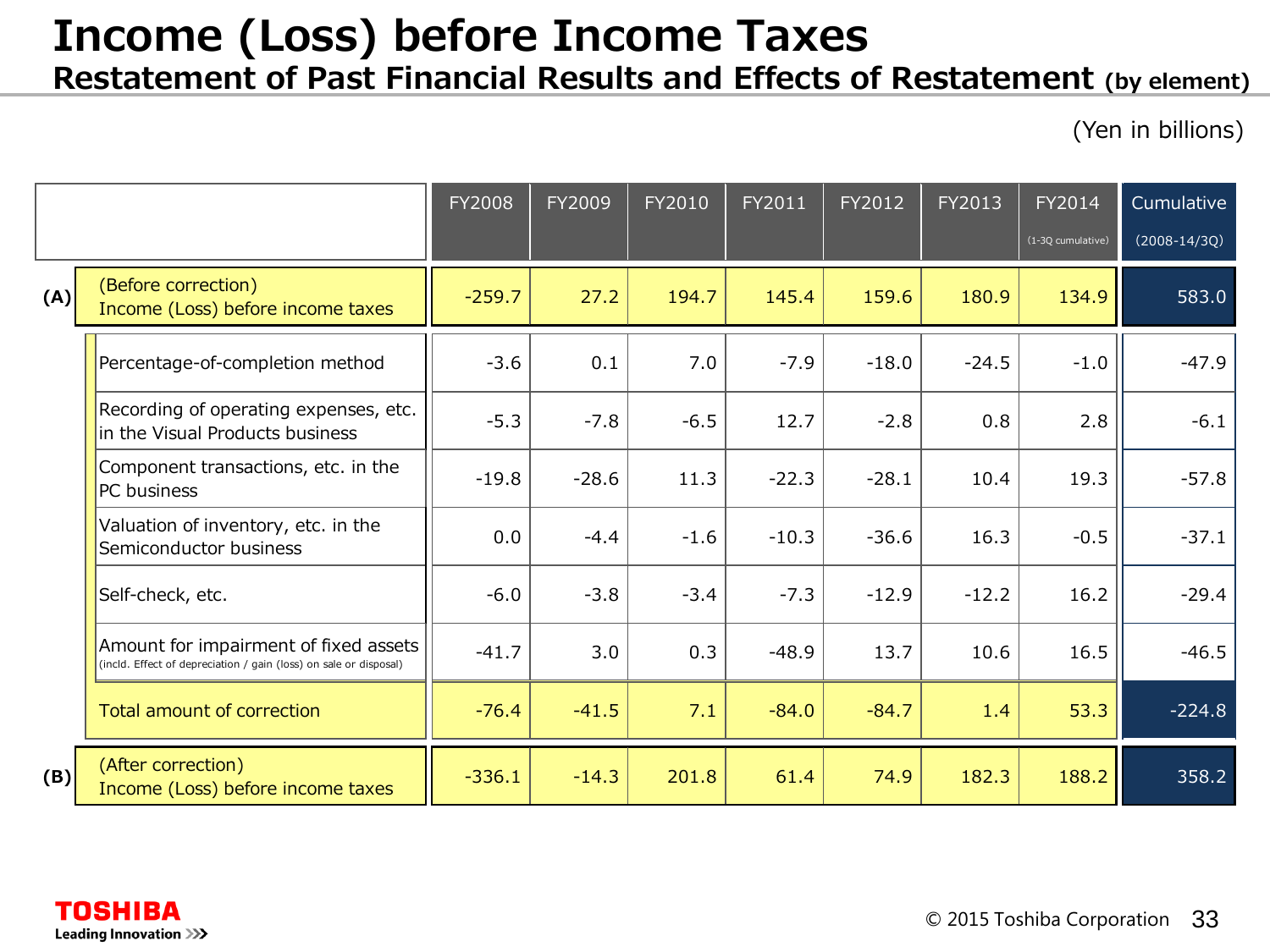# **Net Income (Loss) and Shareholders' Equity**

**Restatement of Past Financial Results**

#### **1.Net Income (Loss) Restatement of Past Financial Results** (Yen in billions)

|     |                                                                   | <b>FY2008</b> | FY2009  | FY2010 | FY2011  | FY2012  | FY2013 | FY2014<br>(1-30 Cumulative) | Cumulative<br>$(2008-14/3Q)$ |
|-----|-------------------------------------------------------------------|---------------|---------|--------|---------|---------|--------|-----------------------------|------------------------------|
| (A) | (Before correction) Net Income (Loss)                             | $-343.6$      | $-19.7$ | 137.8  | 70.1    | 77.4    | 50.8   | 71.9                        | 44.7                         |
|     | Income (Loss) before income taxes and<br>noncontrolling interests | $-76.4$       | $-41.5$ | 7.1    | $-84.0$ | $-84.7$ | 1.4    | 53.3                        | $-224.8$                     |
|     | Tax expenses, etc.                                                | 21.1          | 7.3     | 13.4   | 17.1    | 20.7    | 8.0    | $-18.0$                     | 69.6                         |
|     | Amount of correction of Net Income (Loss)                         | $-55.3$       | $-34.2$ | 20.5   | $-66.9$ | $-64.0$ | 9.4    | 35.3                        | $-155.2$                     |
| (B) | (After correction) Net Income (Loss)                              | $-398.9$      | $-53.9$ | 158.3  | 3.2     | 13.4    | 60.2   | 107.2                       | $-110.5$                     |

### **2.Shareholders' Equity Restatement of Past Financial Results**

|     |                                                                                     | <b>FY2008</b> | FY2009  | FY2010  | FY2011   | FY2012   | FY2013   | FY2014<br>(1-3Q Cumulative) |
|-----|-------------------------------------------------------------------------------------|---------------|---------|---------|----------|----------|----------|-----------------------------|
| (C) | (Before correction)<br>Equity attributable to shareholders of the Company           | 447.3         | 797.4   | 868.1   | 863.5    | 1,034.3  | 1,229.1  | 1,426.5                     |
|     | Cumulative amount of correction of Net Income<br>(Loss)                             | $-55.3$       | $-89.5$ | $-69.0$ | $-135.9$ | $-199.9$ | $-190.5$ | $-155.2$                    |
|     | Other amount of correction of Equity attributable to<br>shareholders of the Company | $-6.8$        | $-2.0$  | $-5.2$  | $-8.9$   | $-9.8$   | $-11.4$  | $-13.8$                     |
|     | Amount of correction of Equity attributable to<br>shareholders of the Company       | $-62.1$       | $-91.5$ | $-74.2$ | $-144.8$ | $-209.7$ | $-201.9$ | $-169.0$                    |
| (D) | (After correction)<br>Equity attributable to shareholders of the Company            | 385.2         | 705.9   | 793.9   | 718.7    | 824.6    | 1,027.2  | 1,257.5                     |